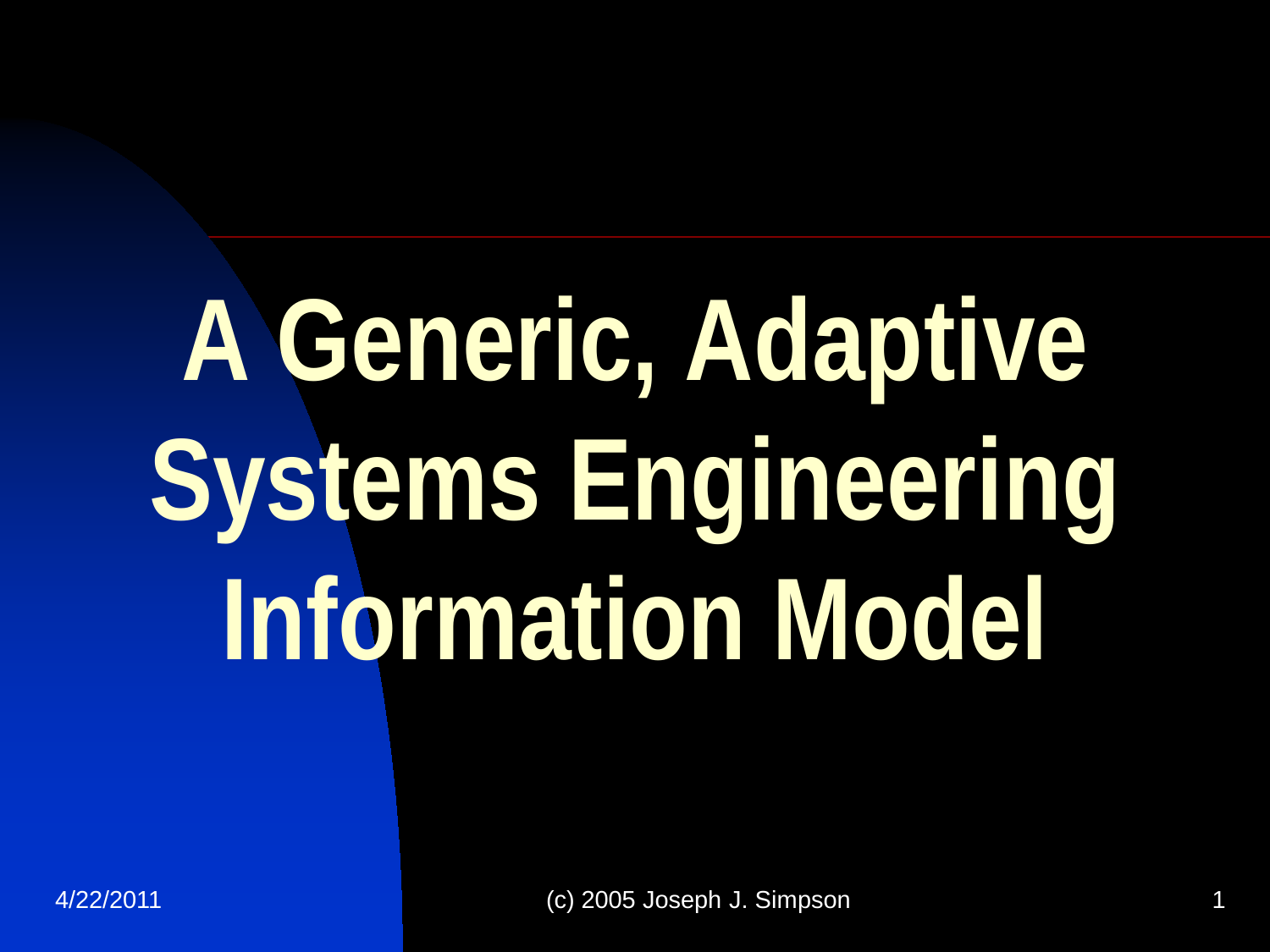#### **Overview of Discussion (1 of 2)**

- Definition of Systems Engineering
- Motivation for Generic, Adaptive Systems Engineering Information Model
- **Literature Review** 
	- ◆ Systems Engineering History
	- ◆ Systems Engineering Current Practice
	- ◆ Systems Engineering Standards
	- ◆ Requirements Models
	- ◆ Process Models
	- Information Models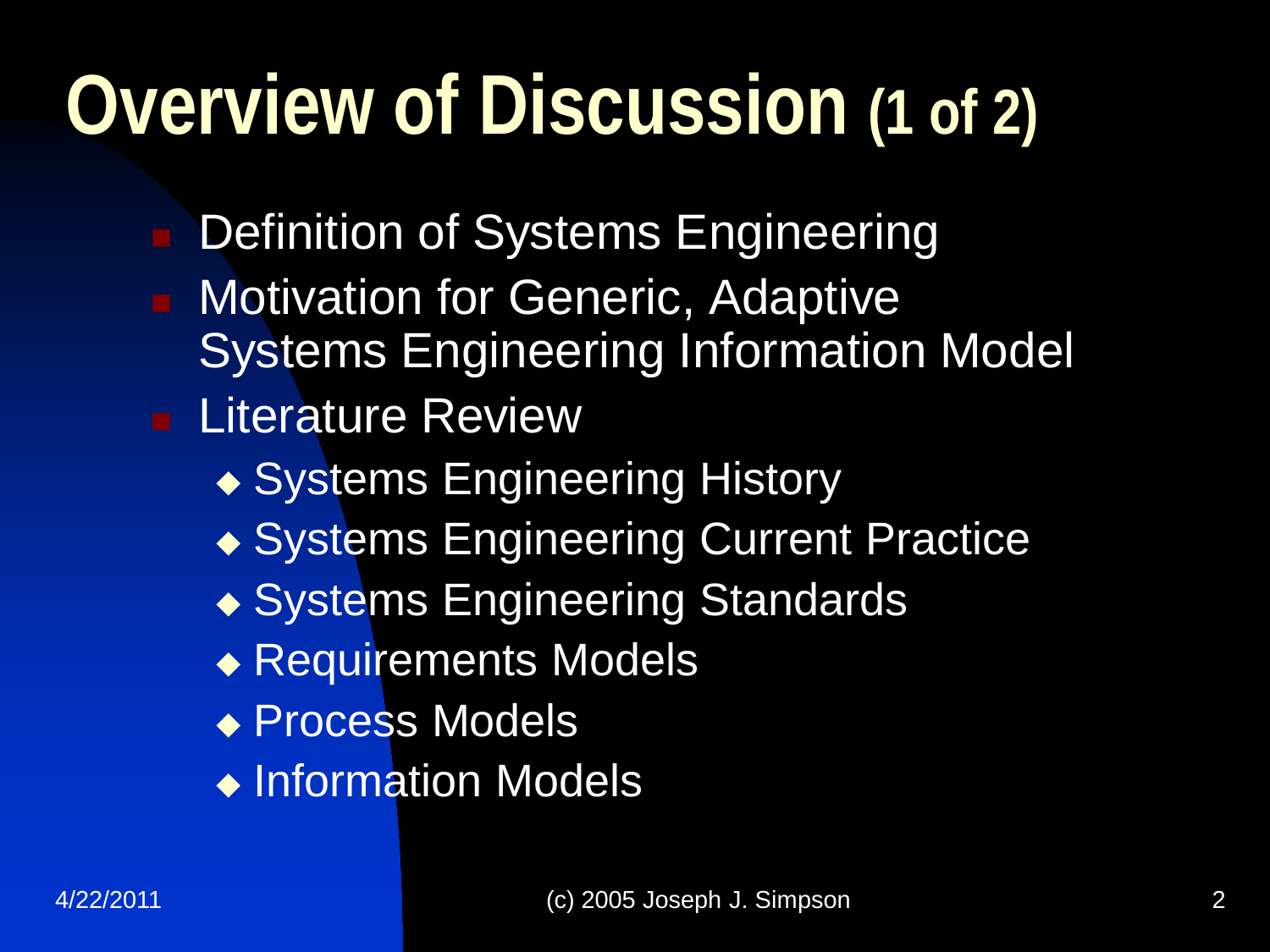#### **Overview of Discussion (2 of 2)**

Relational Database Selection

- MySQL Database
- HSQL Database
- PostgreSQL Database
- **Nodel Development**
- Logical Data Model
- **Discussion**
- **E** Summary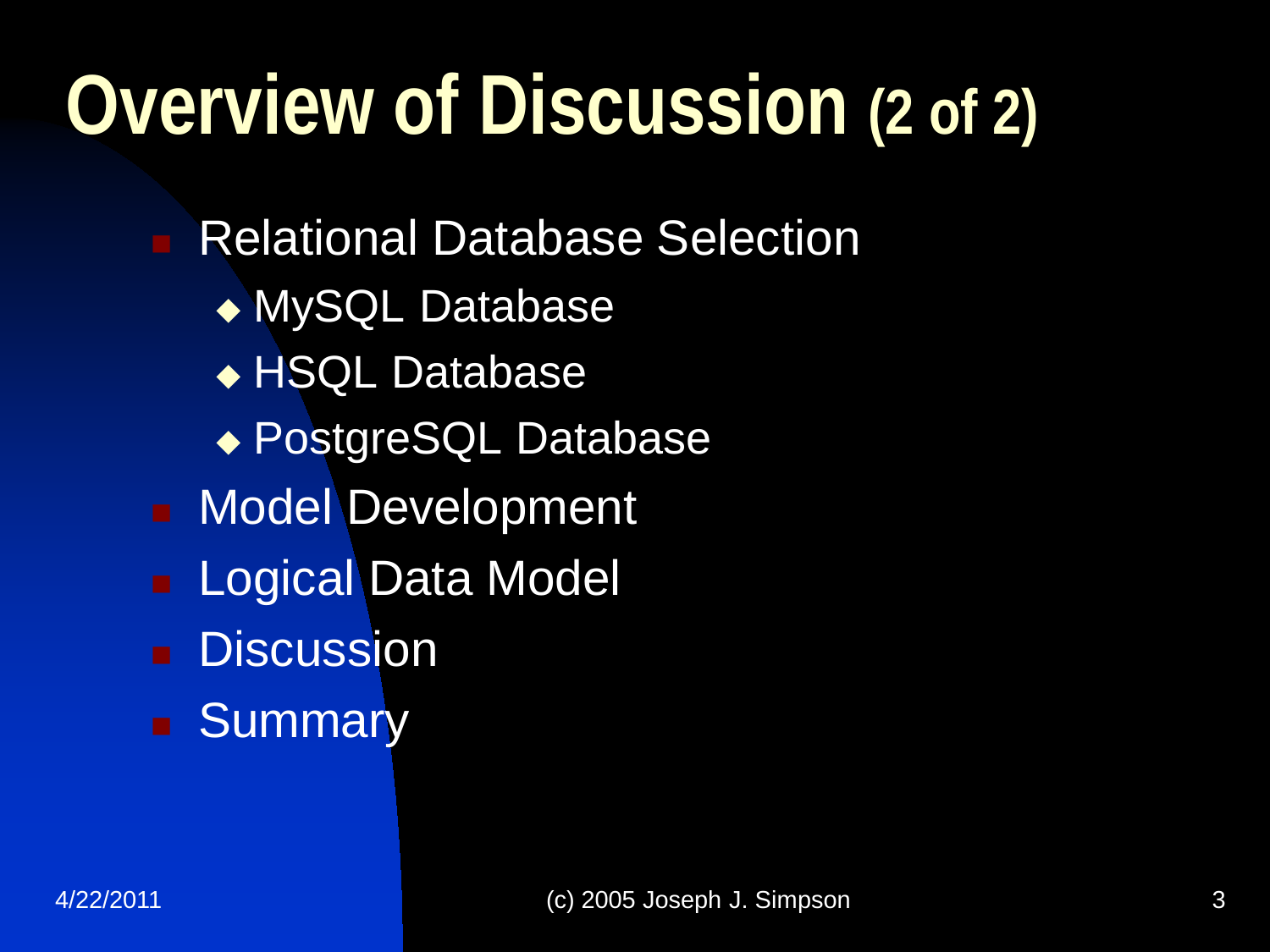### **Definition of Systems Engineering**

 Systems engineering is a structured technical management and control process used in the design, development, production and operation of large-scale complex systems.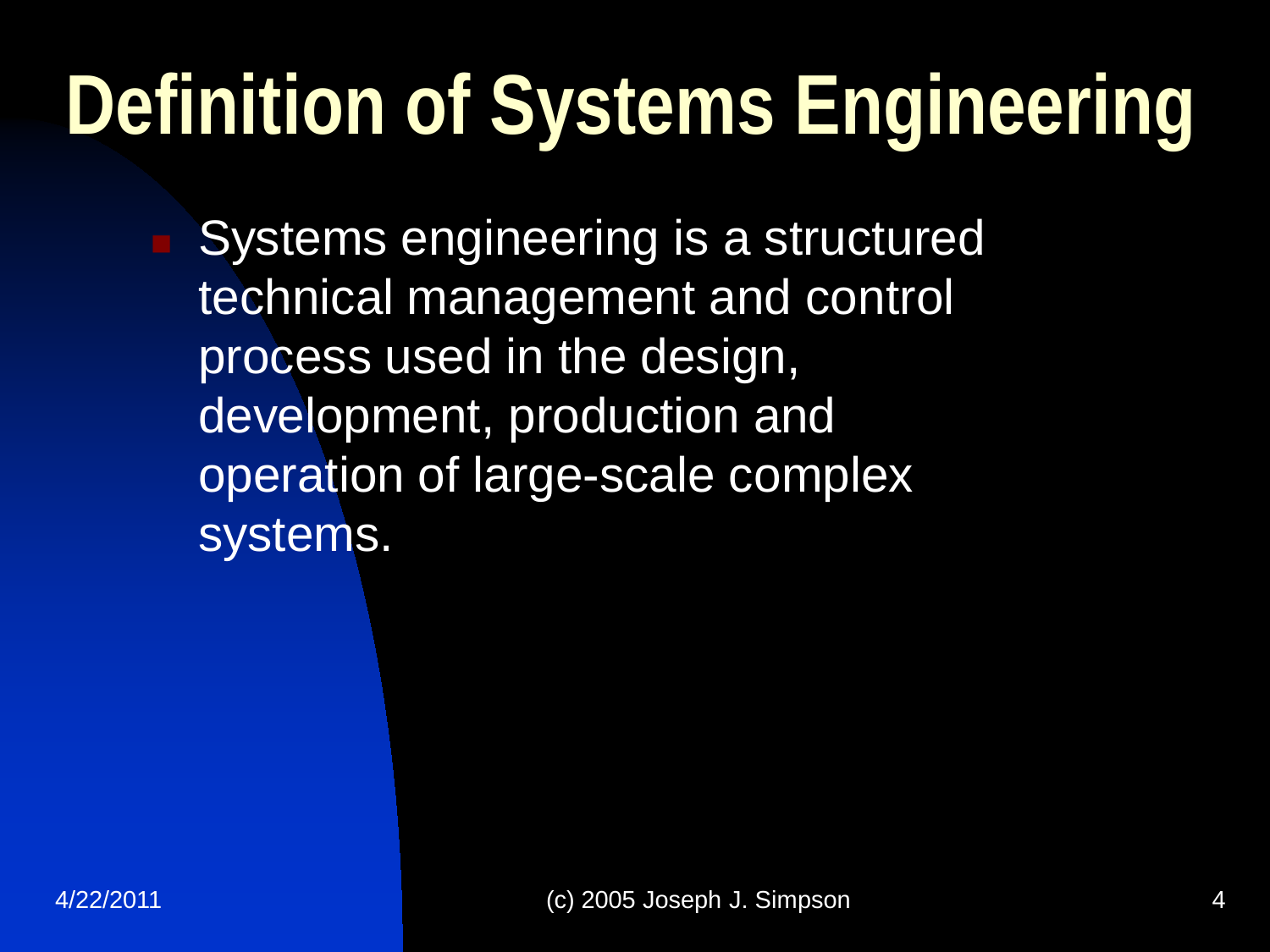#### **Motivation for SE Information Model**

- Integrate different types of systems engineering tools
- Reduce risk of supportability and interoperability problems
- Support wide range of computer-based SE tools
- **Leverage open standards and applications**
- **Facilitate loosely coupled information constructs**
- **Support viable operation over total system lifecycle**
- **Provide flexible application development and deployment**
- **Enforce basic system rules and processes**
- **Support new models from users and development partners**
- **Encourage incremental development and deployment**
- **Enable activity and task pattern recognition**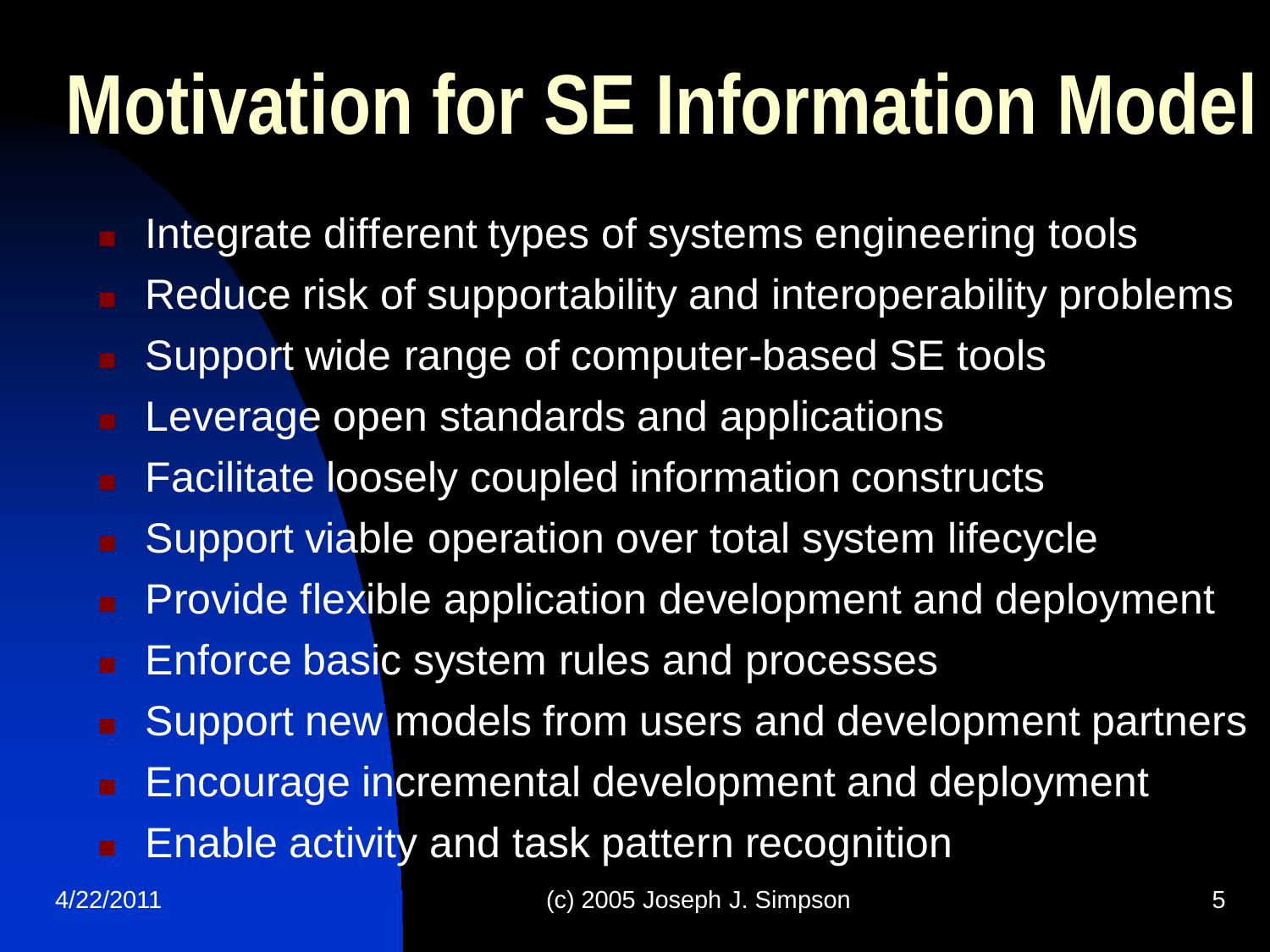### **Three Tier System Types**



4/22/2011 (c) 2005 Joseph J. Simpson 6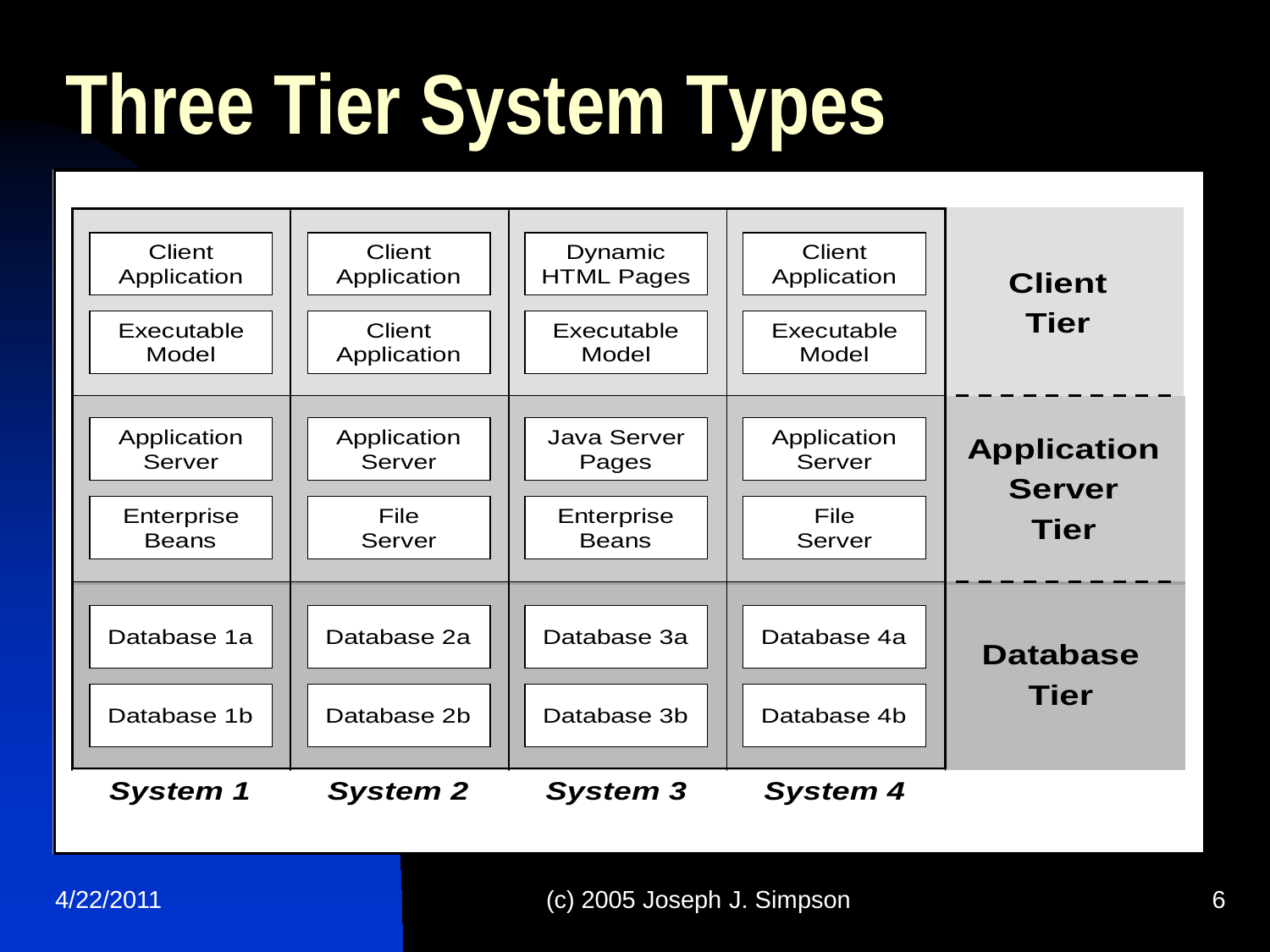### **Systems Engineering History**

 Large scale civil and military projects United States Military:

- Air Force Systems Command Manual 1964
- ◆ Department of Defense MIL-STD-499 1969
- ◆ Army Field Manual 770-78 "Systems Engineering"
- Defense Systems Management College (DSMC) "Systems Engineering Management Guide" 1983.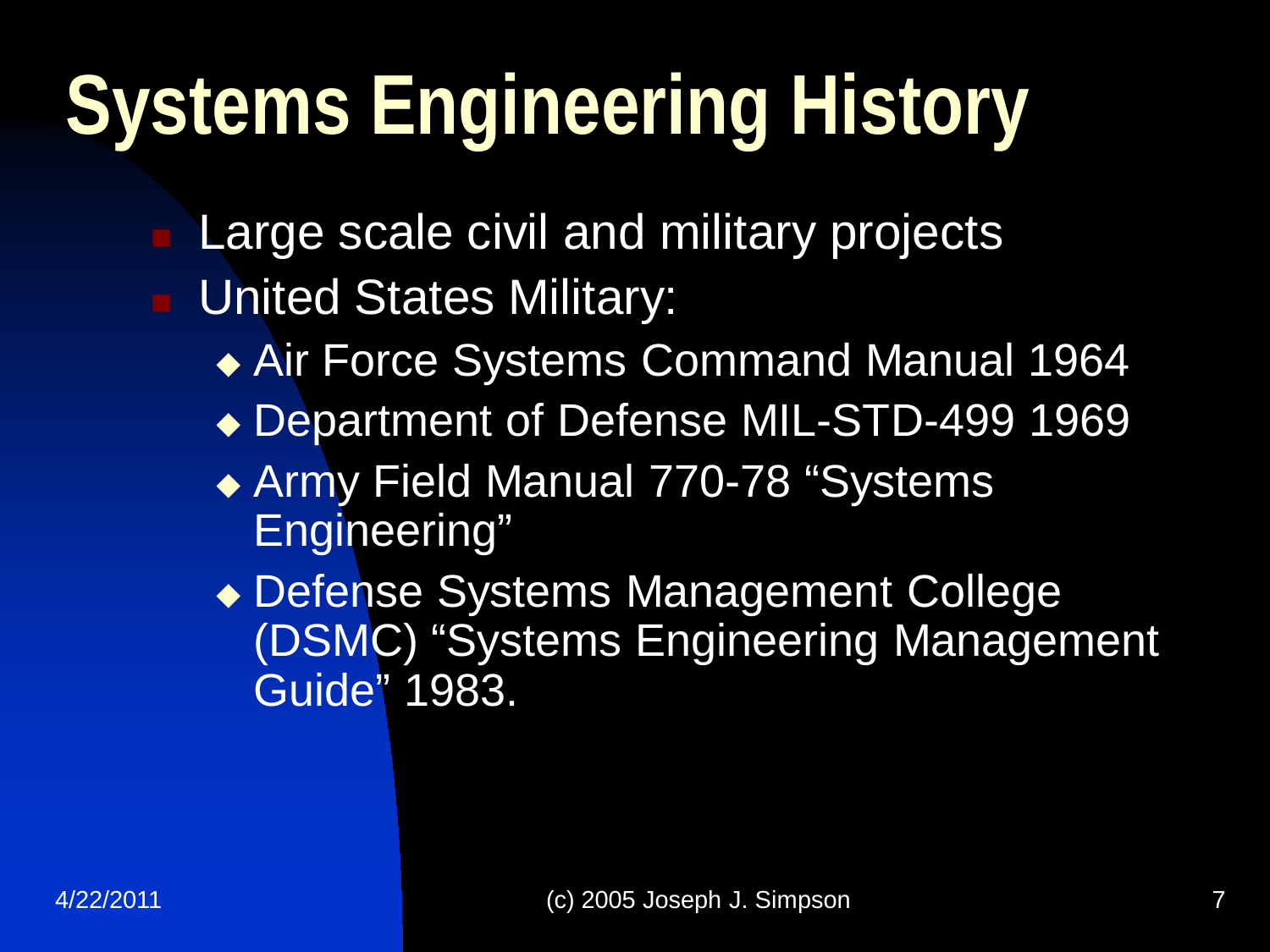## **Current Systems Engineering Practice**

- Large scale civil and military projects
- Different customer types and expectations
- Common Systems Engineering Standards
	- Electronics Industries Association (EIA) 632
	- ◆ Institute of Electrical and Electronic Engineers (IEEE) 1220
	- ◆ EIA 731 "Systems Engineering Capability Model"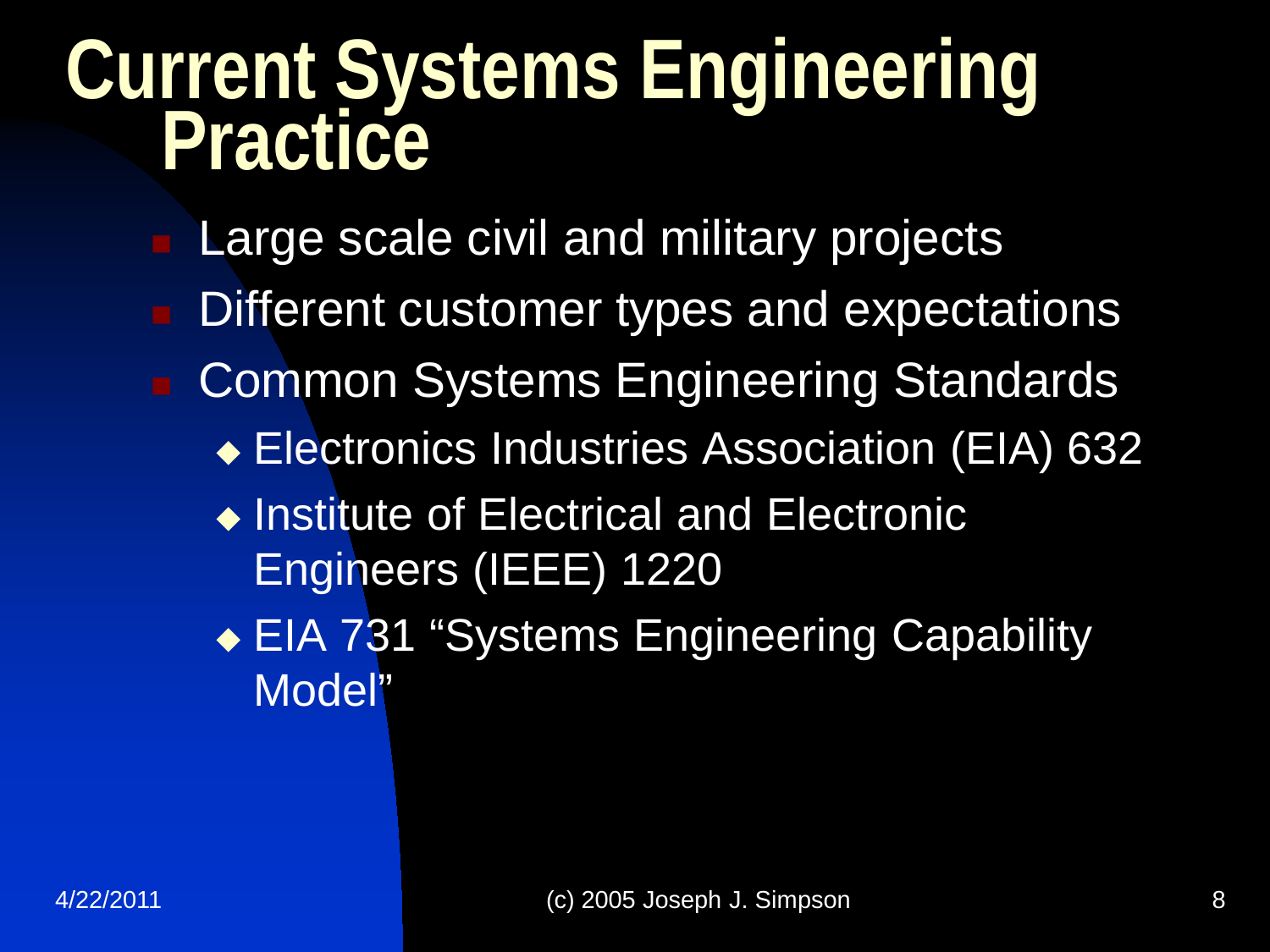#### **System Software Development**

- Modern military projects with high percentage of software
- DoD-STD-2167A, mandated requirements traceability
- **Based on a document centric view of** requirements management
- No mandated process, method or approach.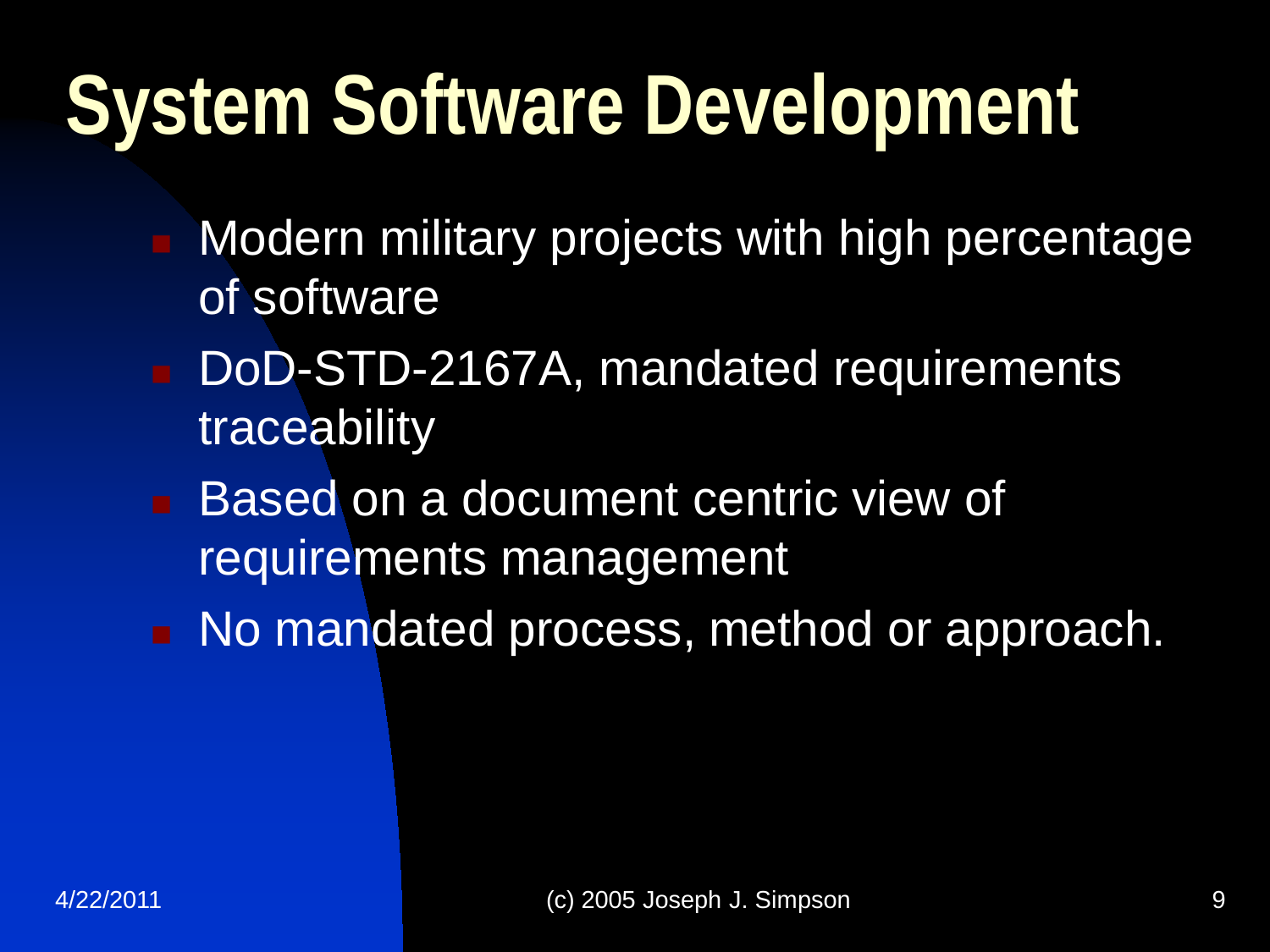### **Requirements Traceability Studies**

- Naval Postgraduate School Requirements Traceability studies
- Based on links between text documents.
- **Four Models: (High End User Models)** 
	- Requirements Management Model
	- ◆ Design Allocation Model
	- Design/Implementation Decision Making Model
	- Compliance Verification Model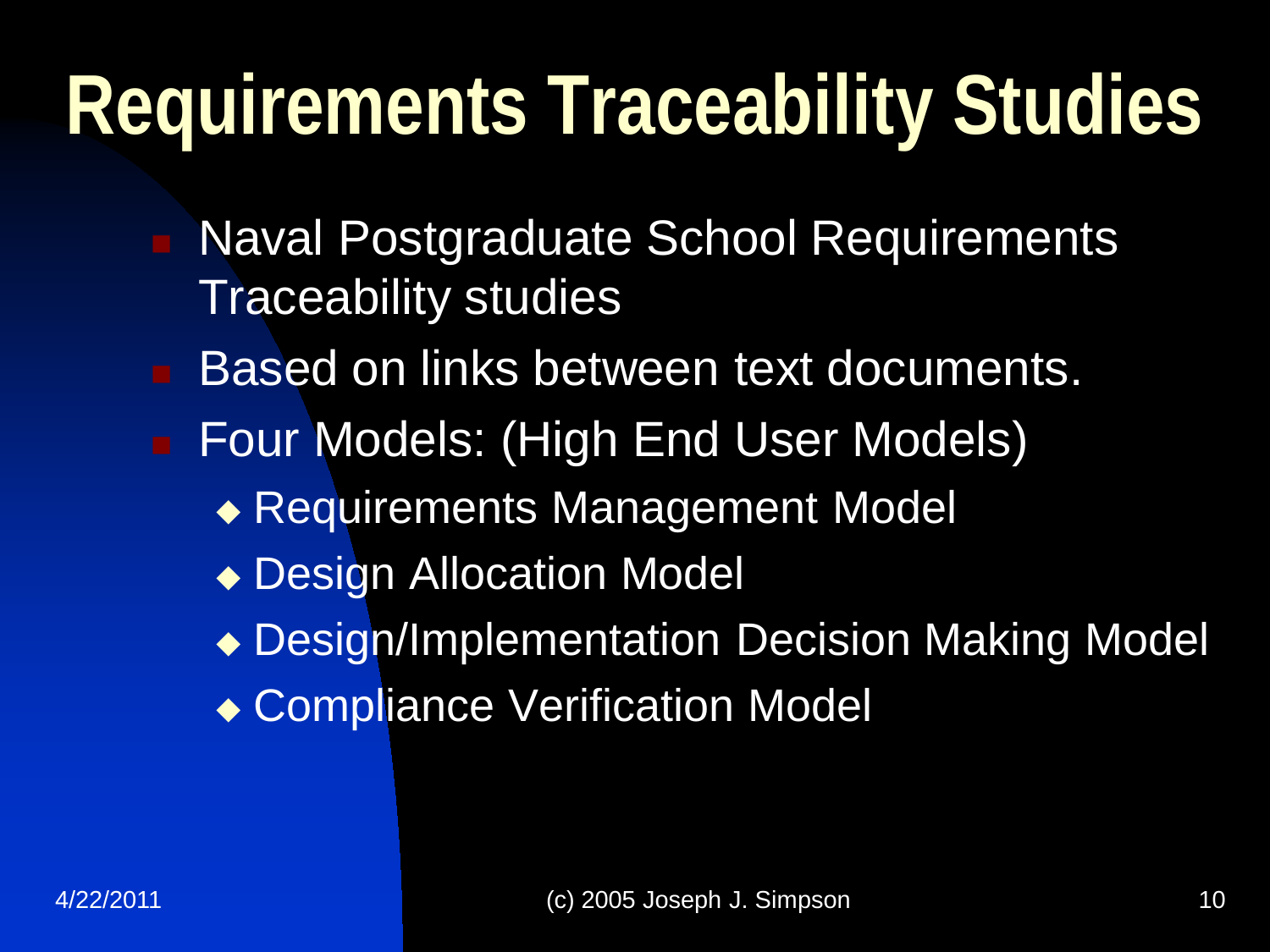#### **Requirements Management Model**

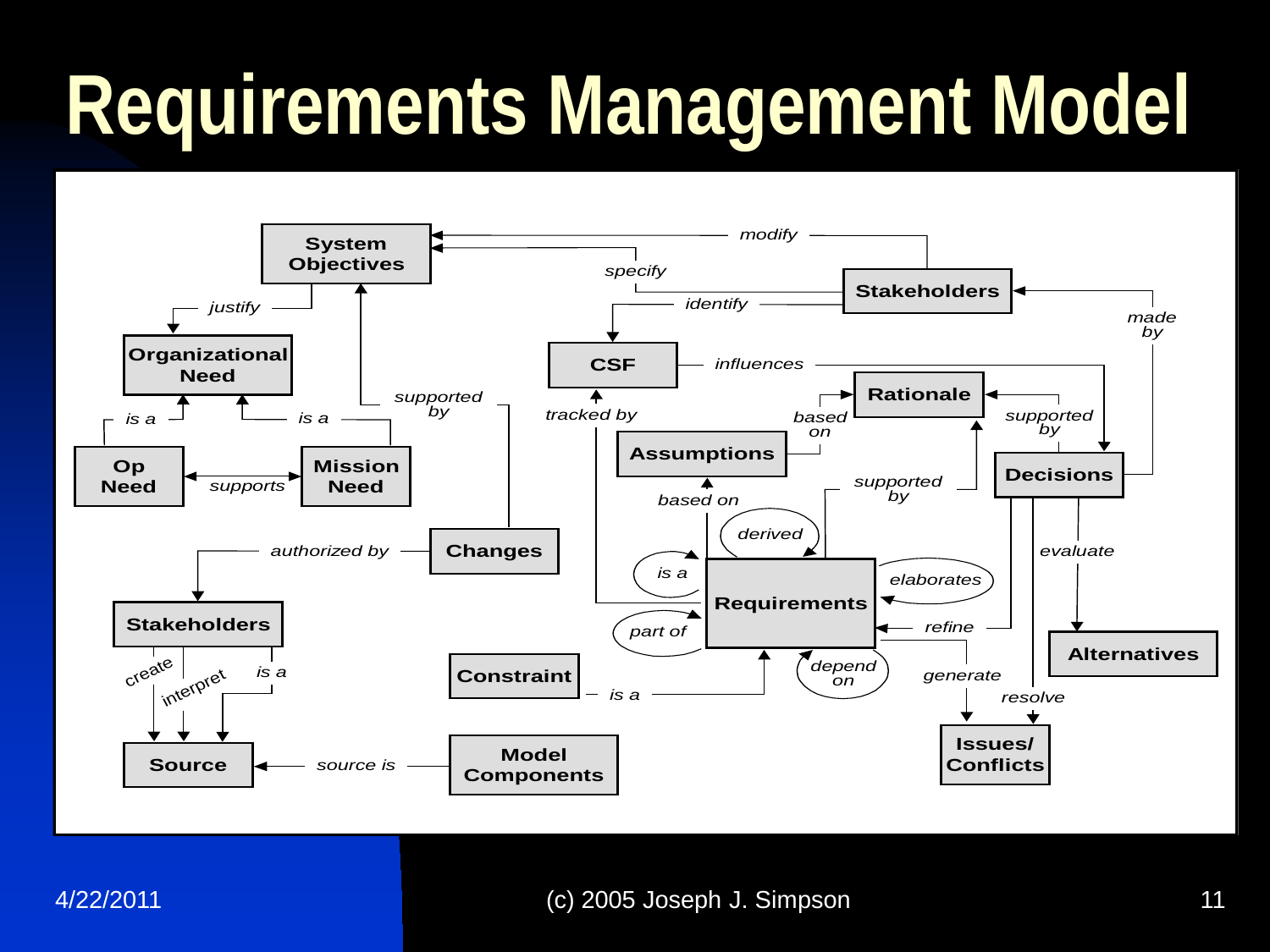#### **Design Allocation Model**

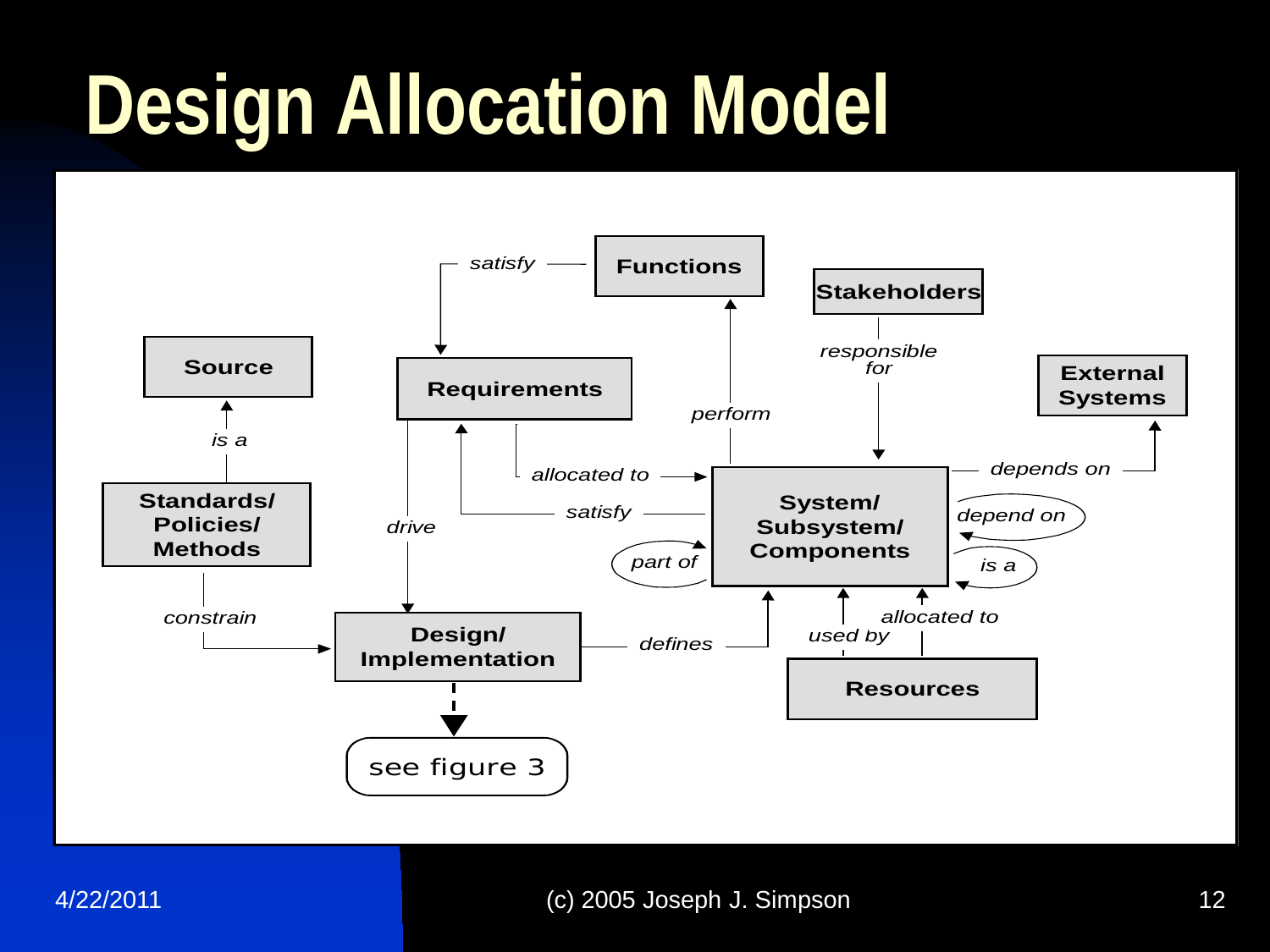## **Design and Implementation Decision Making Model**

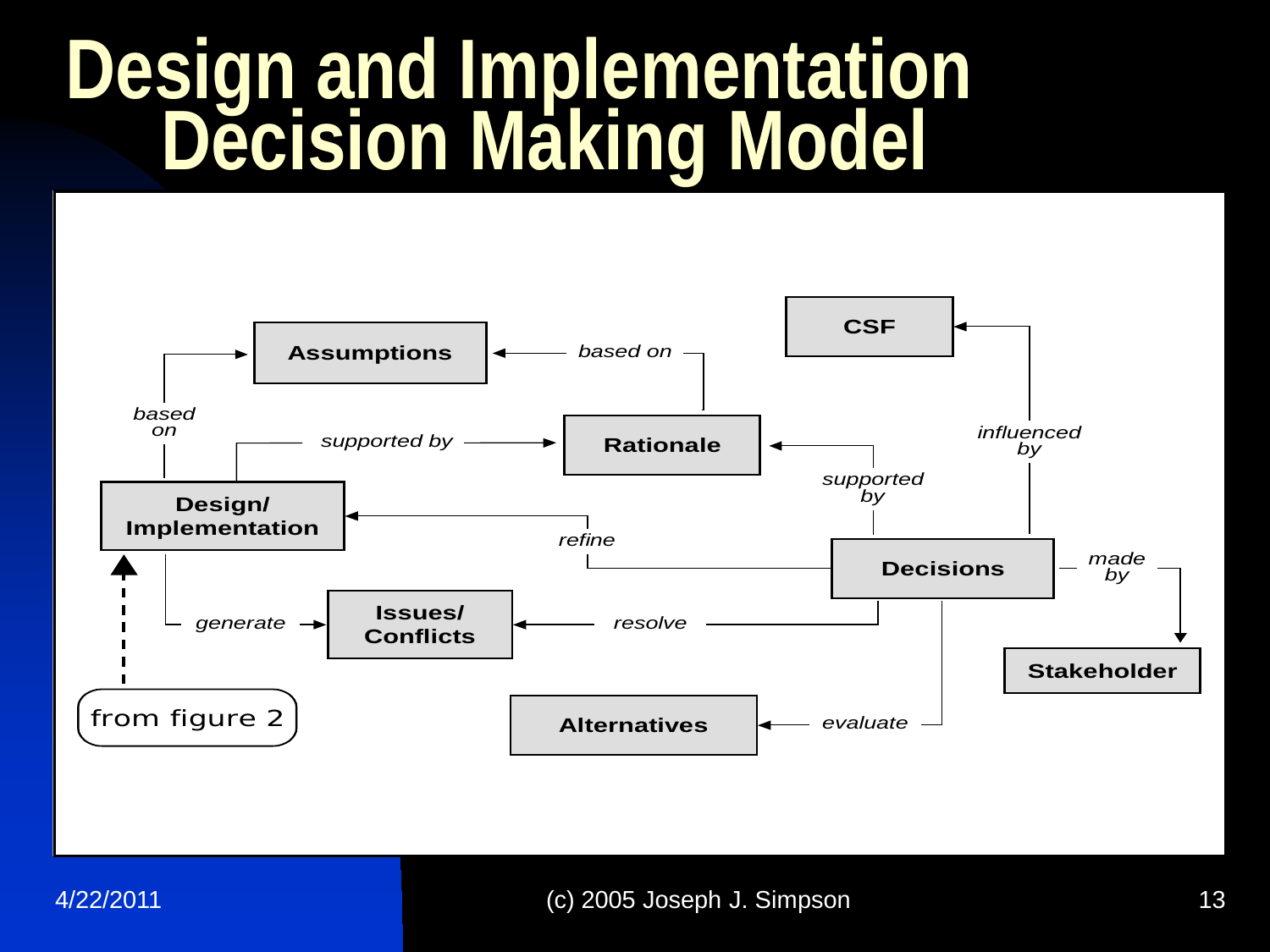#### **Compliance Verification Model**

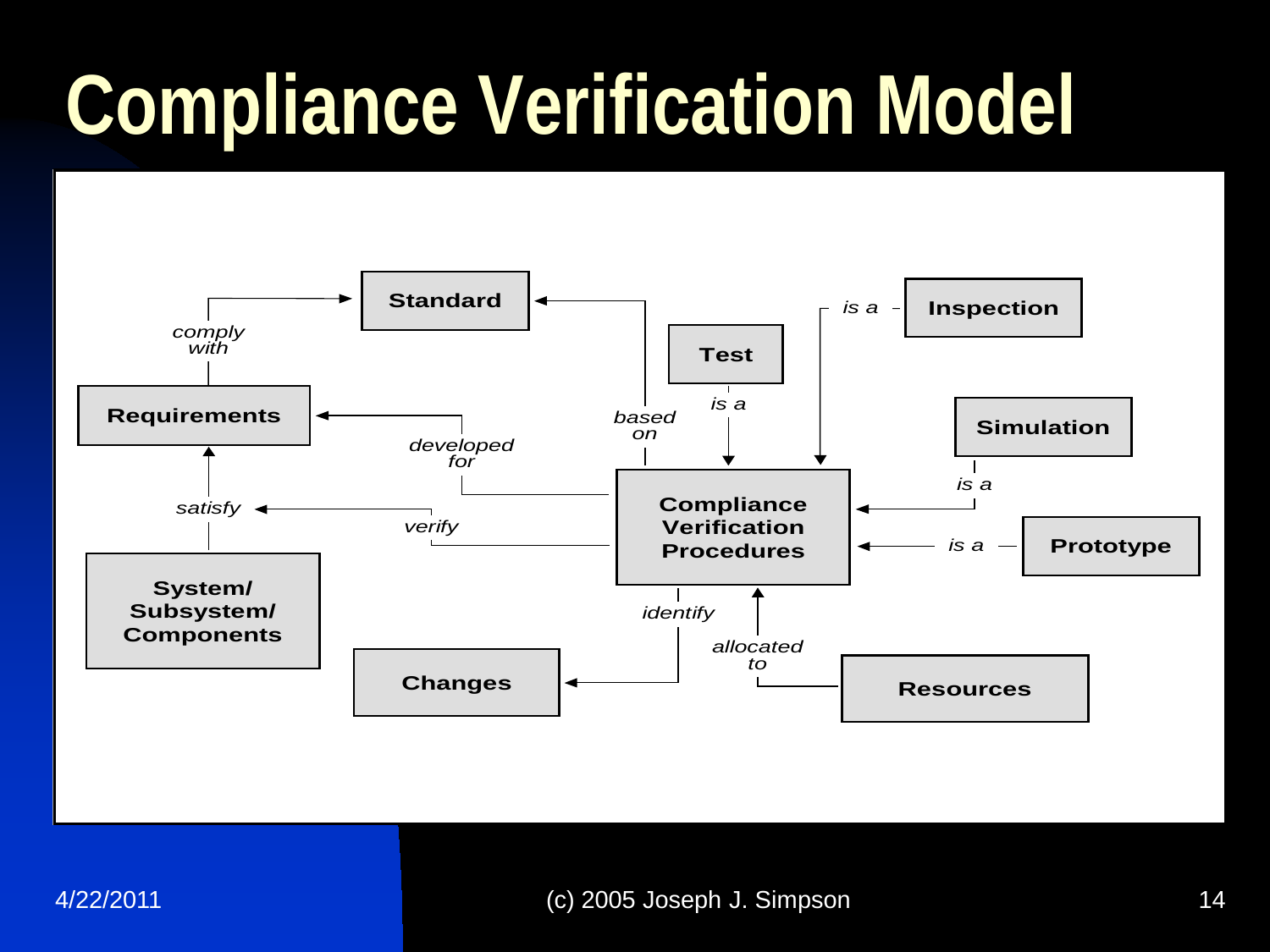#### **SE Process Implementation**

| <b>Steps to Apply</b><br><b>Scientific Method to</b><br><b>Problem Solving</b>             | <b>Early Man</b><br><b>Developing</b><br><b>Cultural Patterns</b>   | <b>Basic</b><br><b>Research</b>                                 | <b>Operations</b><br><b>Research</b>                                      | <b>System</b><br><b>Design</b>                                               |
|--------------------------------------------------------------------------------------------|---------------------------------------------------------------------|-----------------------------------------------------------------|---------------------------------------------------------------------------|------------------------------------------------------------------------------|
| $\bigcirc$<br><b>Recognize</b><br>problem                                                  | Unsatisfied<br><b>Physiological Need</b>                            | Identify gap in body of<br>scientific knowledge                 | Identify operational<br>objective to be achieved                          | Describe mission or<br>use requirements                                      |
| $\large \textcircled{\small 2}$<br><b>Describe</b><br>problem                              | Discover alternative<br>ways to increase<br>satisfaction of need    | Develop theory of<br>probable cause and<br>effect relationships | Define situation &<br>resources which can be<br>used to attain objectives | Define reg'd operation<br>and logistic functions to<br>attain use objectives |
| $\overline{\mathbf{3}}$<br><b>Select hypothesis</b><br>for solving problem                 | Select favored way of<br>satisfying need                            | Select hypothesis for<br>investigation                          | Describe tailorable<br>variables to achieve<br>desired objectives         | Specify the system<br>performance / design<br>requirements                   |
| $\left( 4\right)$<br>Develop model for<br>testing hypothesis                               | Devise implements &<br>techniques to practice<br>favored way        | Describe experimental<br>model to test hypothesis               | Construct statistical<br>model to interrelate<br>variable conditions      | Accomplish detail design<br>& qualification testing of<br>components         |
| $\mathbf{5}$ Conduct tests<br>under controlled<br>conditions                               | Use selected<br>techniques for some<br>period of time               | Conduct controlled<br>lab/field investigation to<br>obtain data | Perform computation to<br>obtain statistical values                       | Build, assemble, test<br>complete prototype<br>system                        |
| $\left( \begin{matrix} 6 \end{matrix} \right)$<br><b>Analyze and</b><br>evaluate test data | Decide if techniques<br>result in tolerable<br>satisfaction of need | Analyze and evaluate<br>collected data                          | Analyze and evaluate<br>summary statistical<br>data                       | Analyze and evaluate<br>test data                                            |
| $\mathcal{I}_{\mathbf{D}}$ erive conclusions<br>to confirm, deny,<br>modify hypothesis     | Transmit techniques to<br>others & establish<br>cultural pattern    | Derive conclusions to<br>confirm, deny, modify<br>hypothesis    | Recommend actions to<br>achieve desired<br>objectives                     | Recommend<br>modifications for<br>production system                          |

\* Chase, Wilton P., Management of System Engineering, Robert E Krieger Publishing Company, Inc., 1974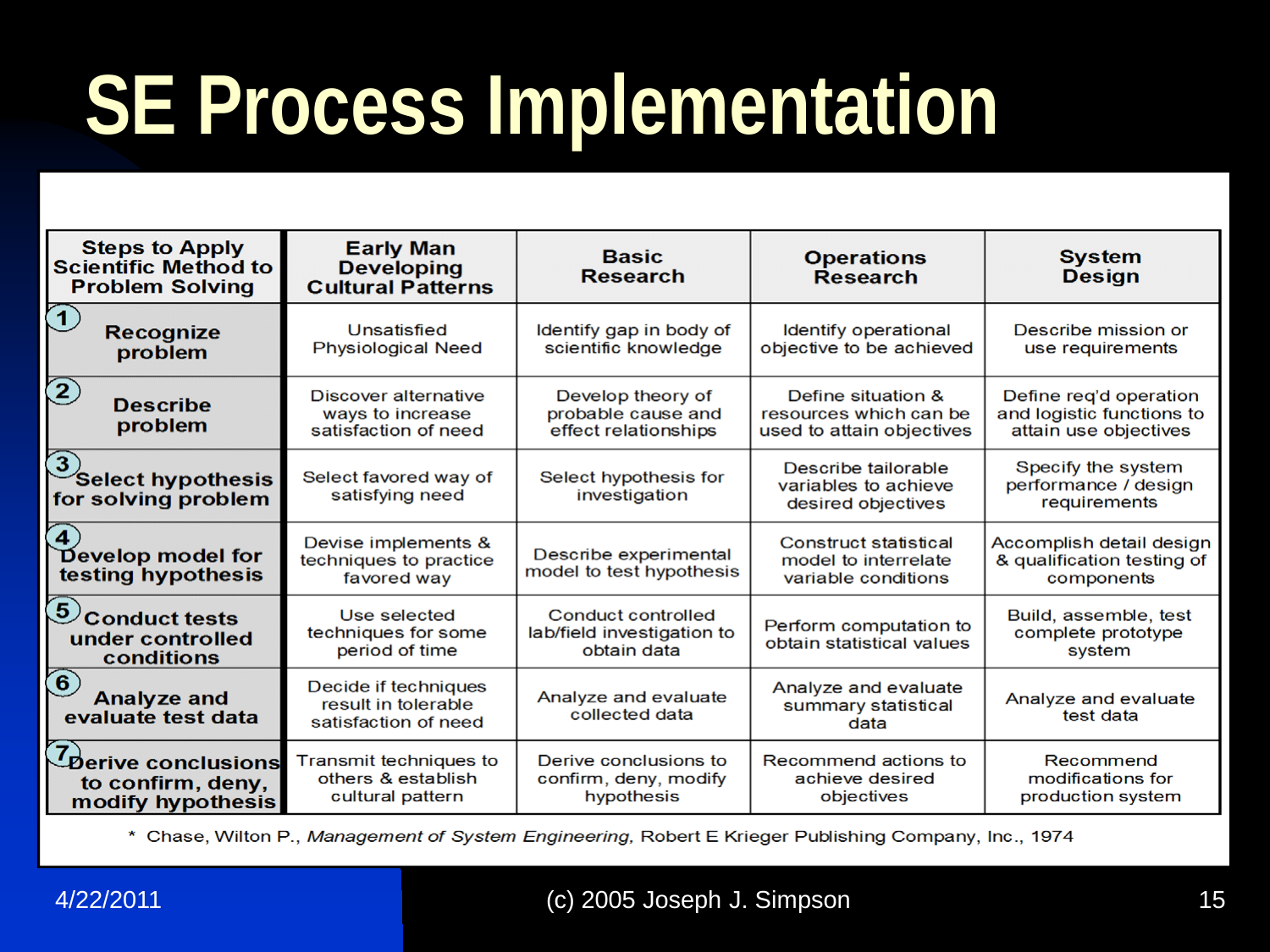#### **SE Information Views**



\* Oliver, D., Kelliher, T., Keegan, J., *Engineering Complex Systems with Models and Objects, McGraw-Hill*, 1997

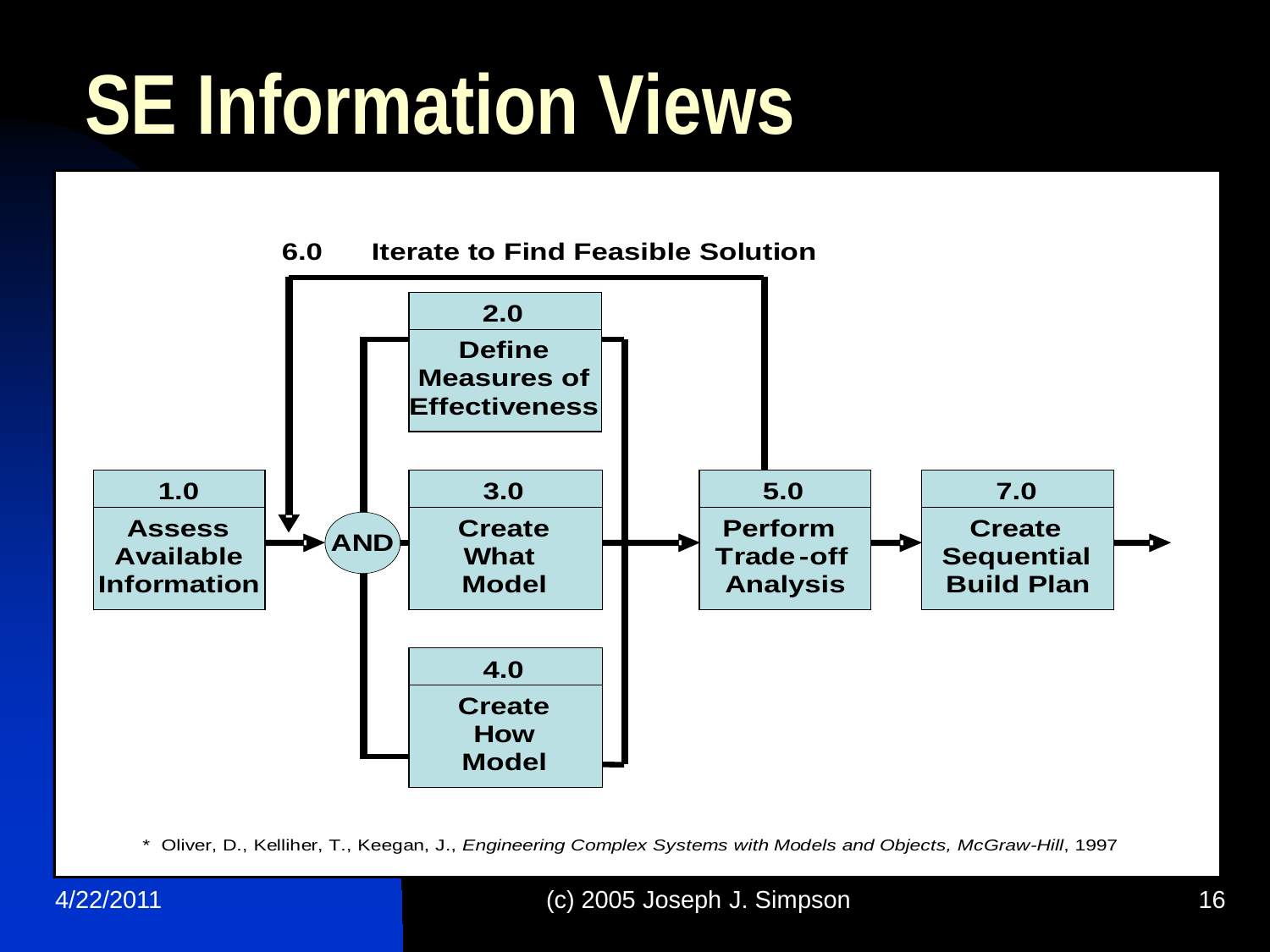#### **Core Information Models**

- Seven Core Information Models
	- ◆ System Behavior
	- ◆ System Input and Output
	- ◆ System Structure and Behavior
	- ◆ System Requirements
	- **Effectiveness Measure Creation**
	- ◆ Text Requirements, Behavior and Content
	- ◆ Build and Test Plan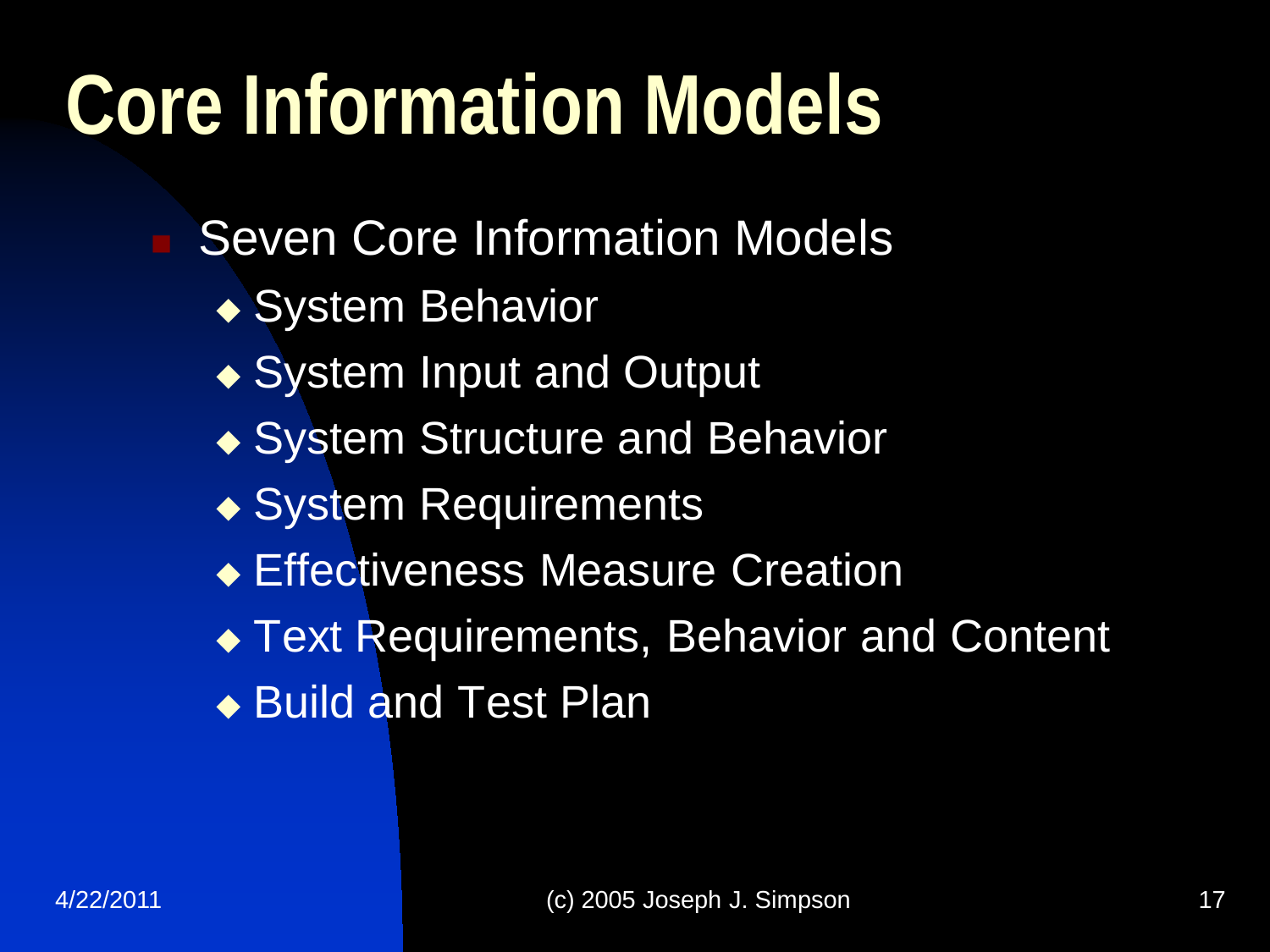#### **SE Information Views**

- Joint Technical Architecture
- Department of Defense Architecture Framework
- Function, Requirement, Architecture, and Test
- **Environment, Informational, Functional,** Behavioral, and Implementation
- Logical, Process, Physical, Development, and Scenario
- Context, Concept, Function, Requirement, Architecture, and Test.

4/22/2011 (c) 2005 Joseph J. Simpson 18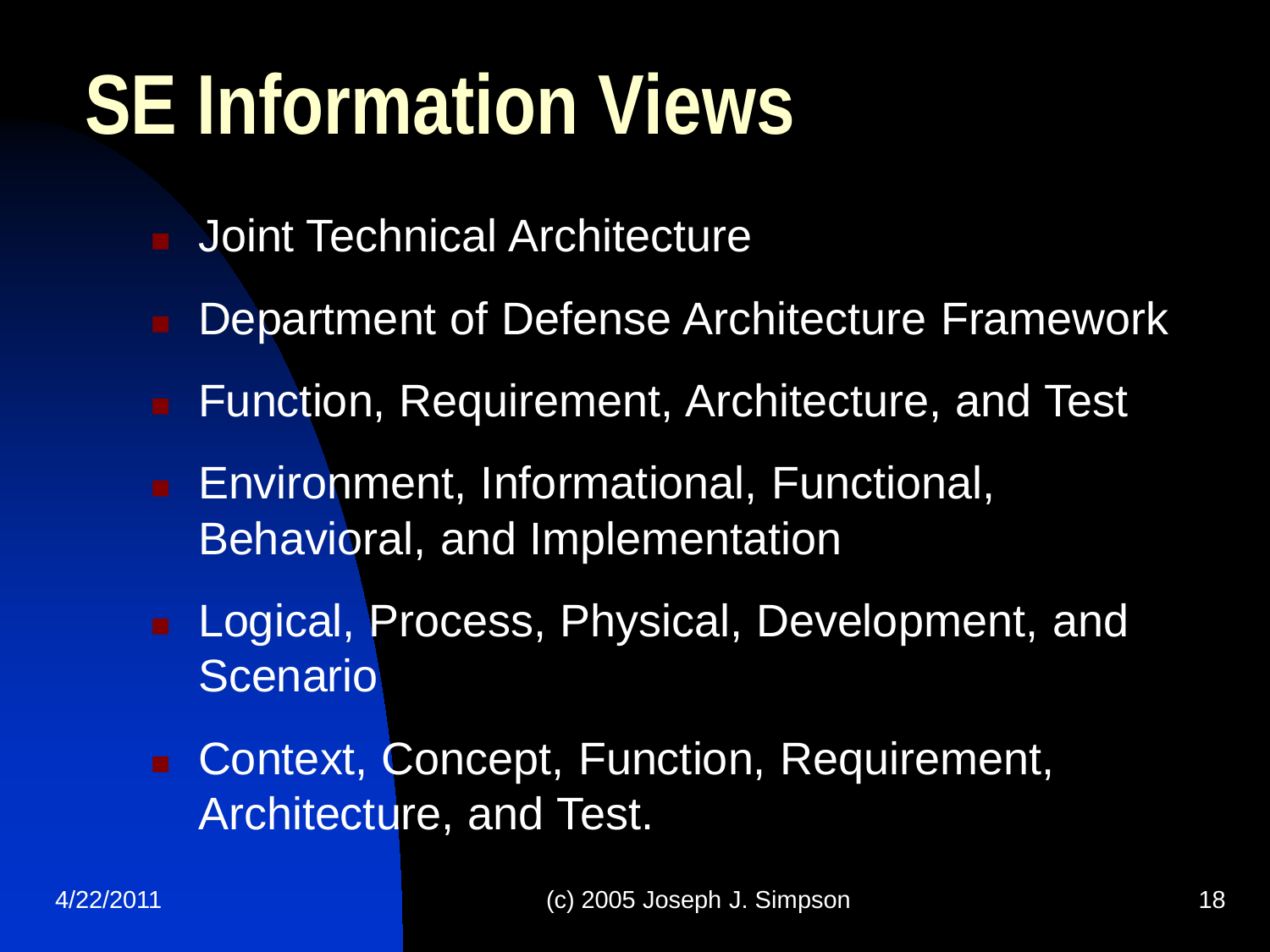#### **SE Requirements Models**

- Historically Text Based
- Support SE Process Model Steps
- History of Semantic Confusion
- Executable Requirements Models Are Needed
- RDD-100, IDEF0 Tools
- UML 2.0, SYSML
- Custom Built Requirements Tools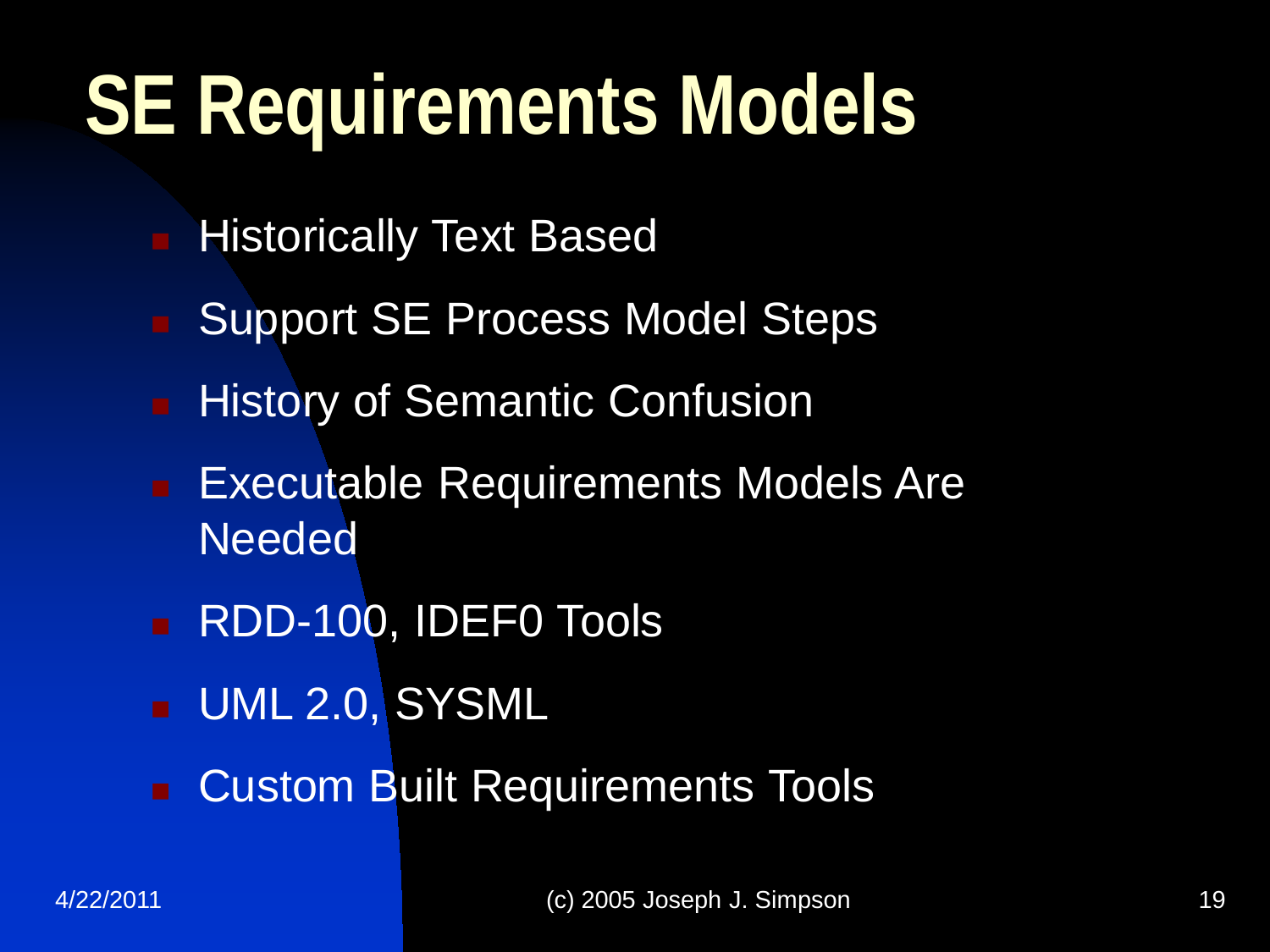#### **SE Process Models**

- Different types, military and civilian
- Most SE process models are flexible
- **Two main areas of application:** 
	- **System under design**
	- Design support systems
- **Nodel driven design process**
- System architecture
- Detailed phase and support process models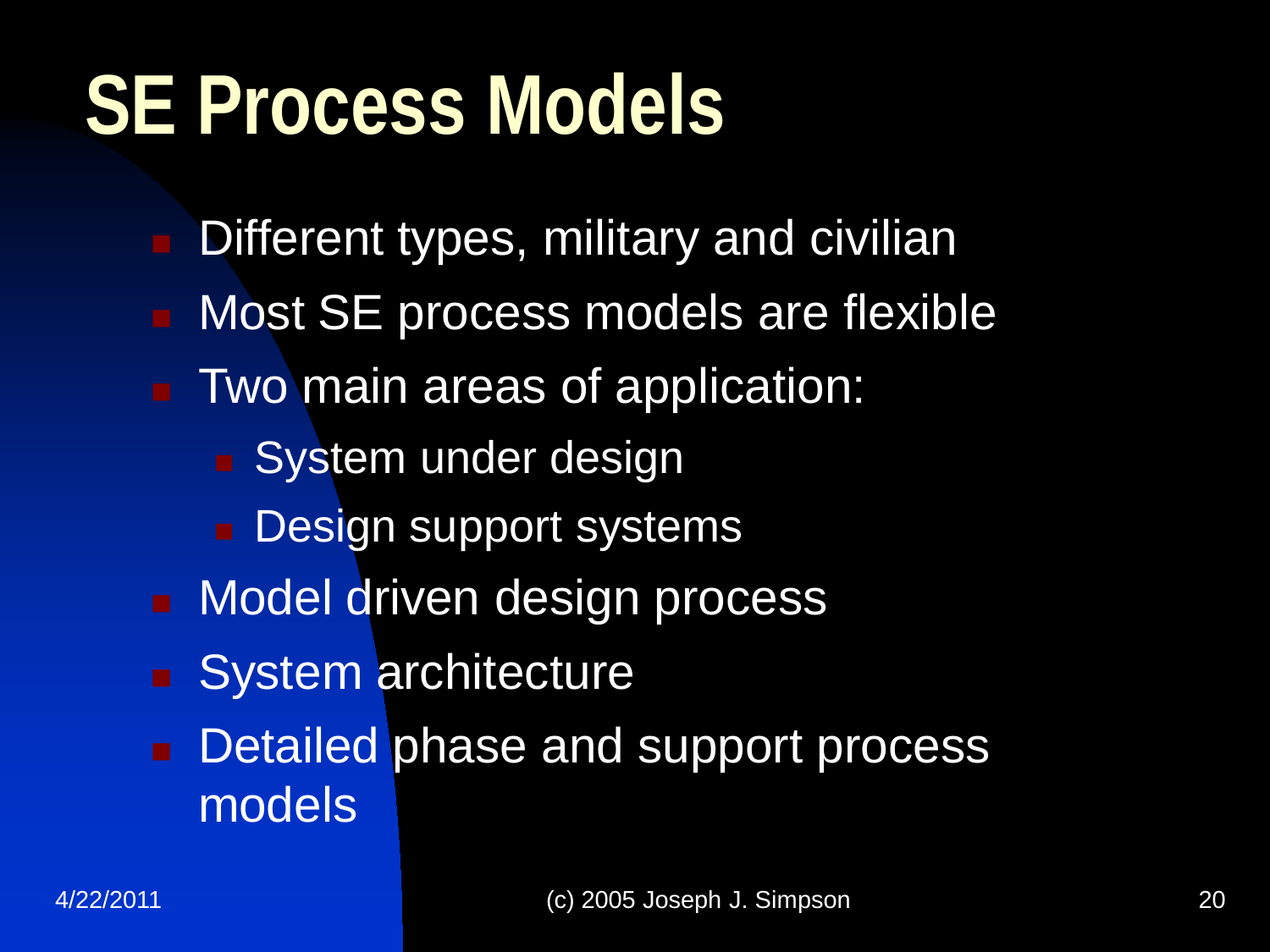#### **SE Information Models**

- Relational and object-oriented databases are most often used on SE projects.
- Some basic design approaches:
	- Model based on SE process
	- **Nodel based on:** 
		- **Product architecture**
		- **Process architecture**
	- **Two groups of relational tables:** 
		- **Management activities**
		- System architecture evolution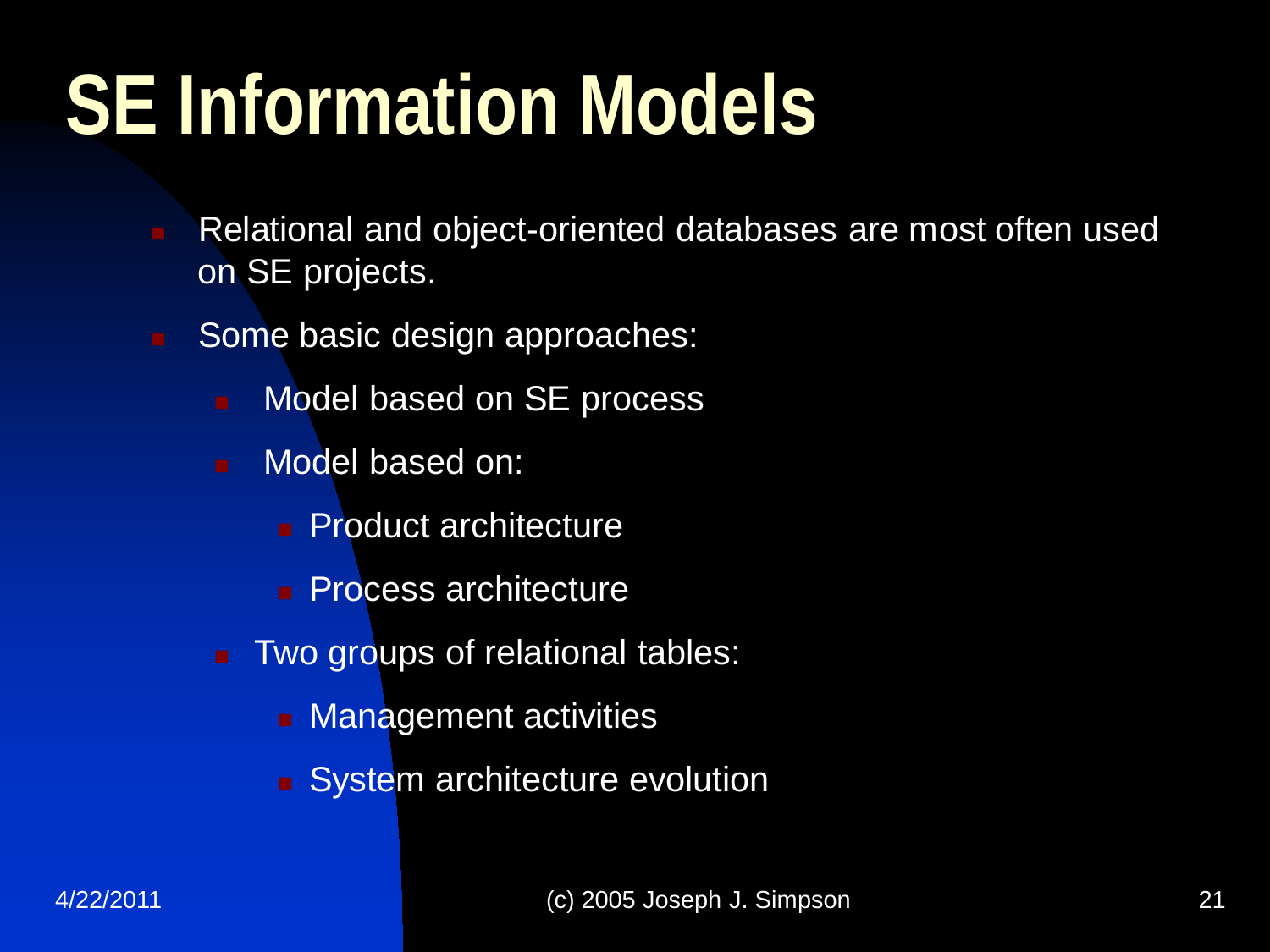# **Relational Database Management Systems**

- Three Open Source Relational Database Management Systems:
	- ◆ MySQL Database
	- **+ HSQL Database Engine**
	- PostgreSQL Object Relational Database **System** 
		- ★ ACID Transactions
		- $\star$  SQL 92
		- $\star$  SQL 99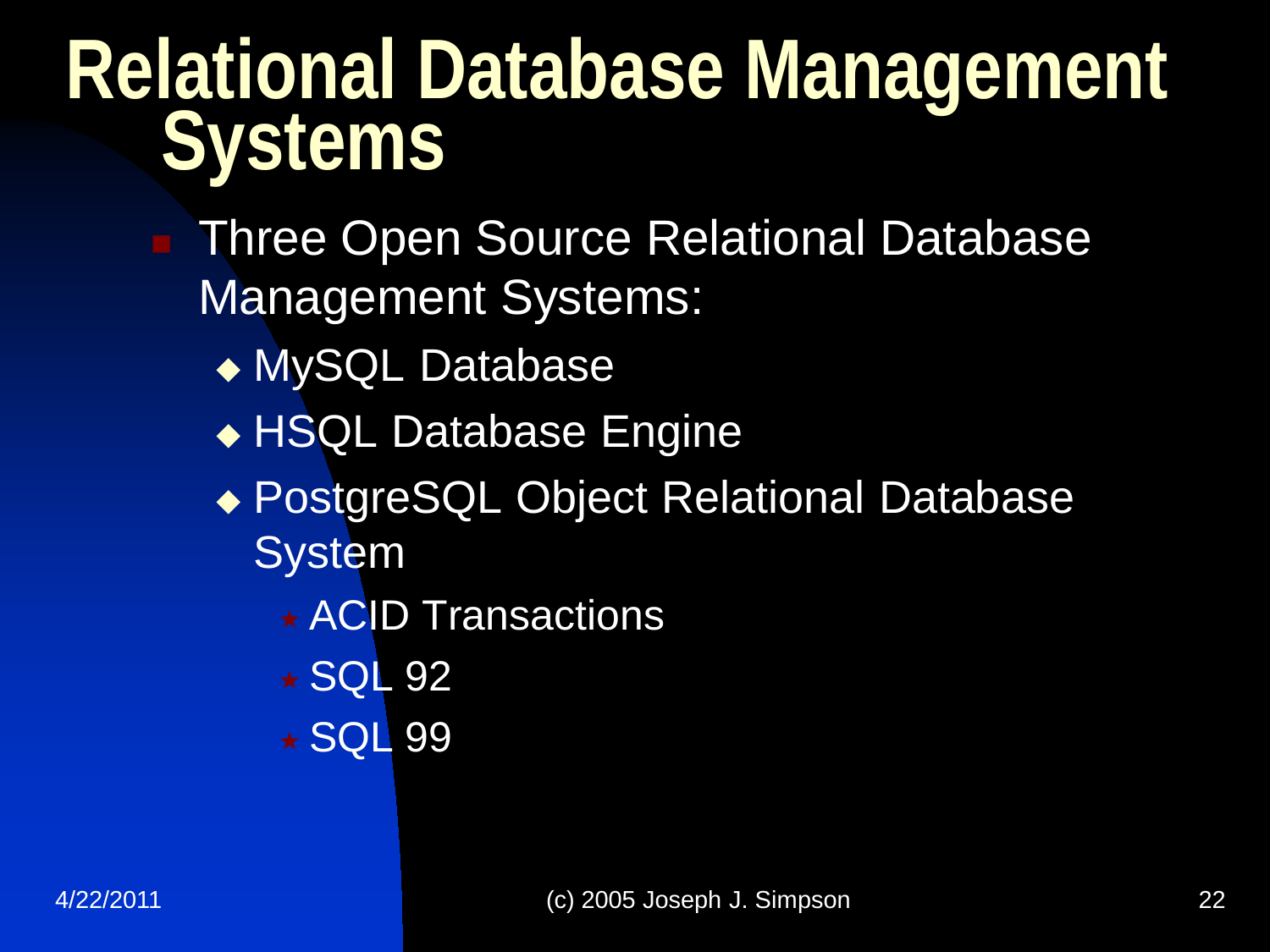#### **Global Model Development**

- Generic SE Information Model Design Criteria Conceptual Information Model Design
- Base Systems Conceptual Models
	- ◆ System Context View Data Model
	- ◆ System Concept View Data Model
	- ◆ System Functional View Data Model
	- ◆ System Requirement View Data Model
	- ◆ System Architecture View Data Model
	- ◆ System Test View Data Model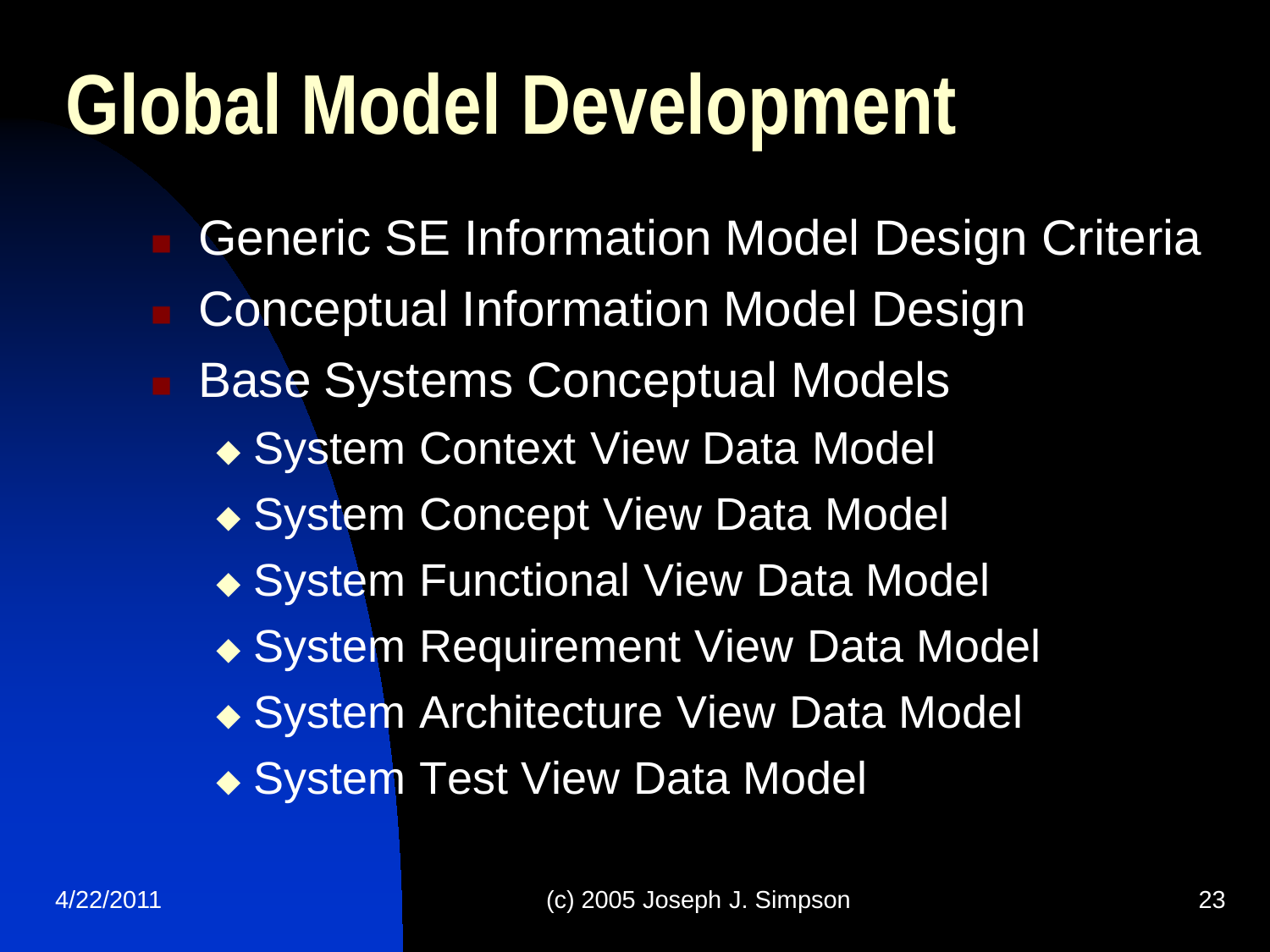#### **Logical Model Development**

 Logical Models for the "three basic systems" **Environmental System**  $\triangleleft$  Includes all other systems **Product System** • The system under design • What the customer wants **Process System** • The system that produces the product system • Includes people, equipment and processes.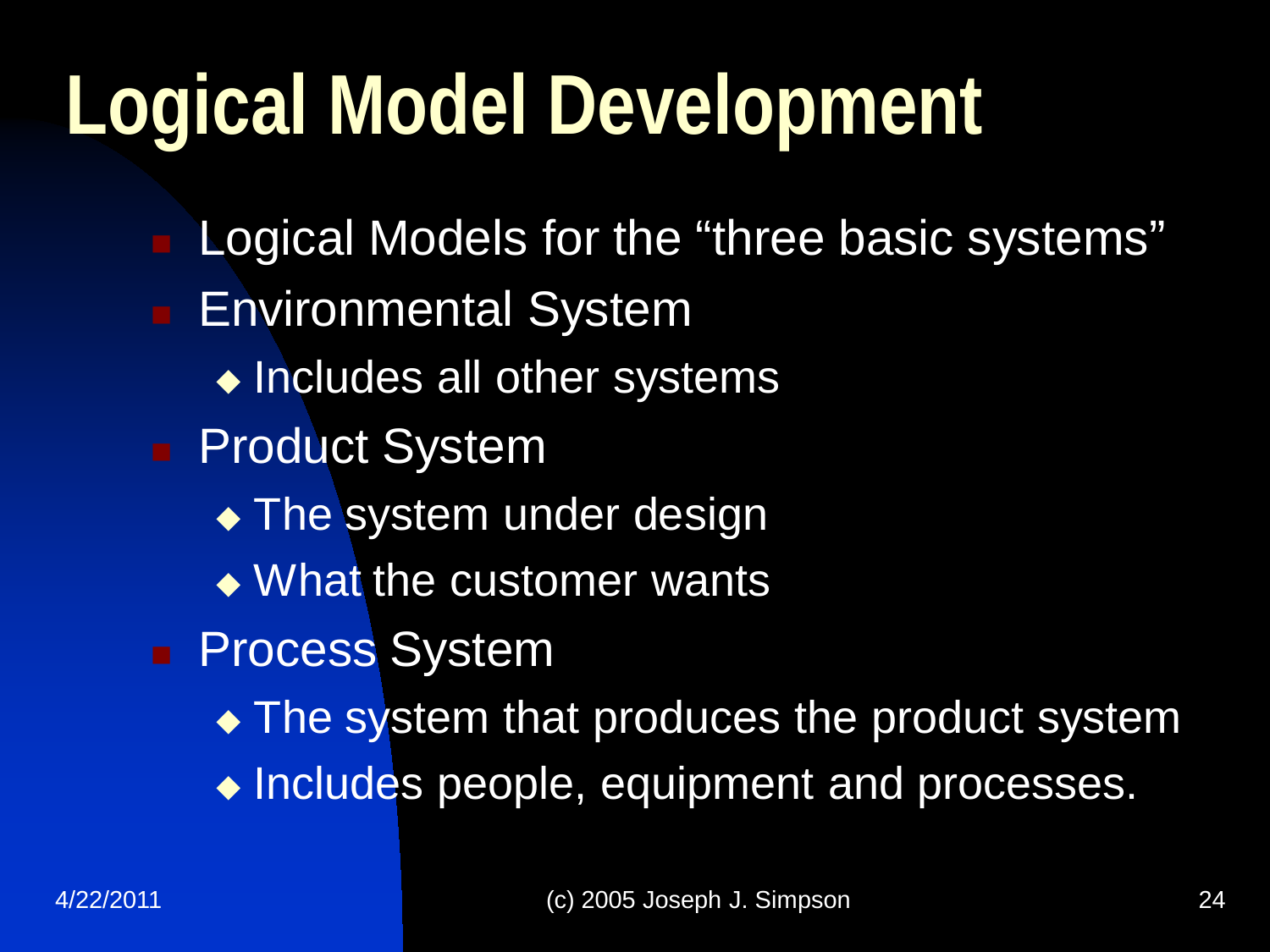#### **Basic System Model Relationships**

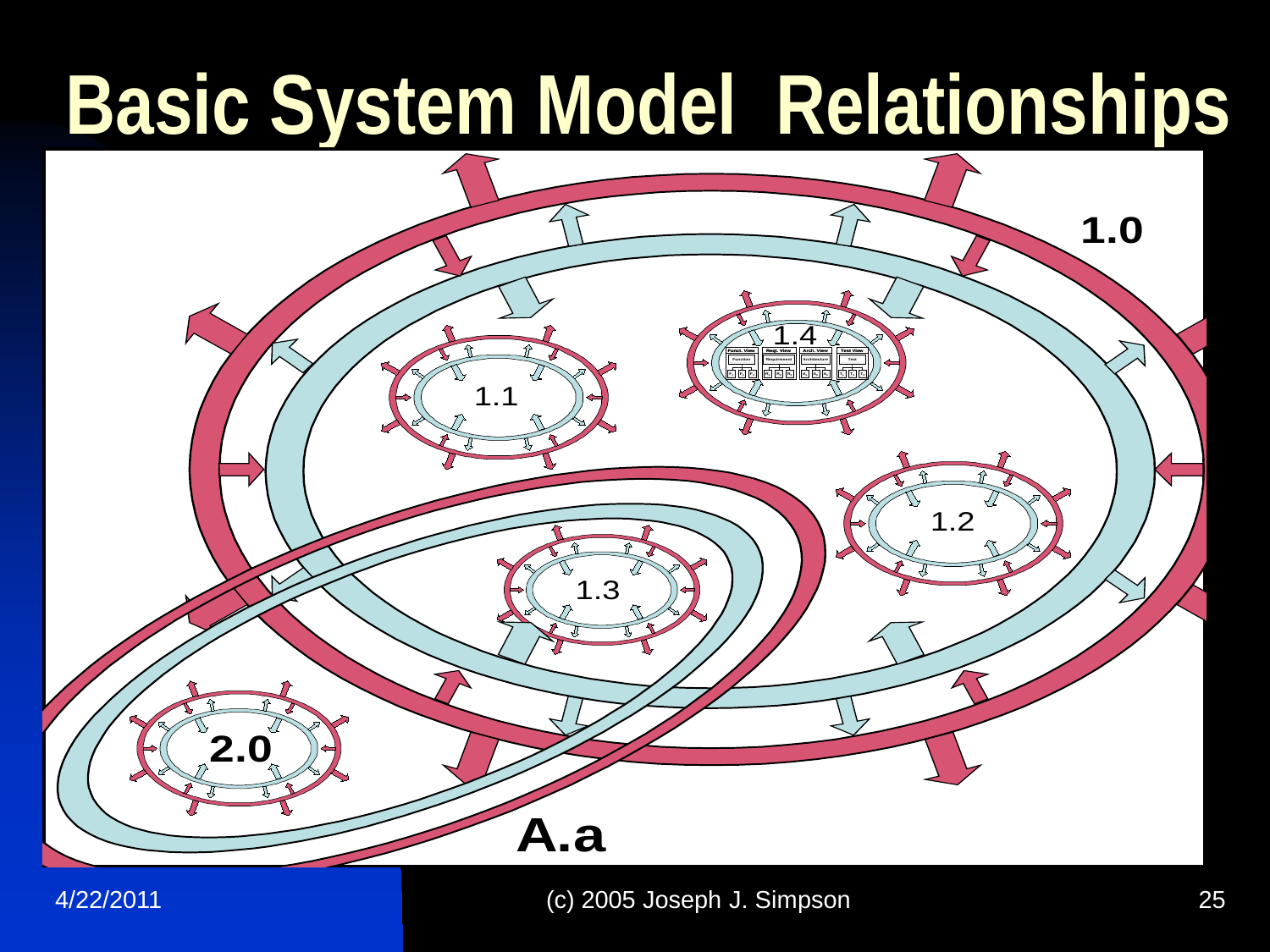#### **Basic System Model Relationships**

**CONTEXT VIEW** 

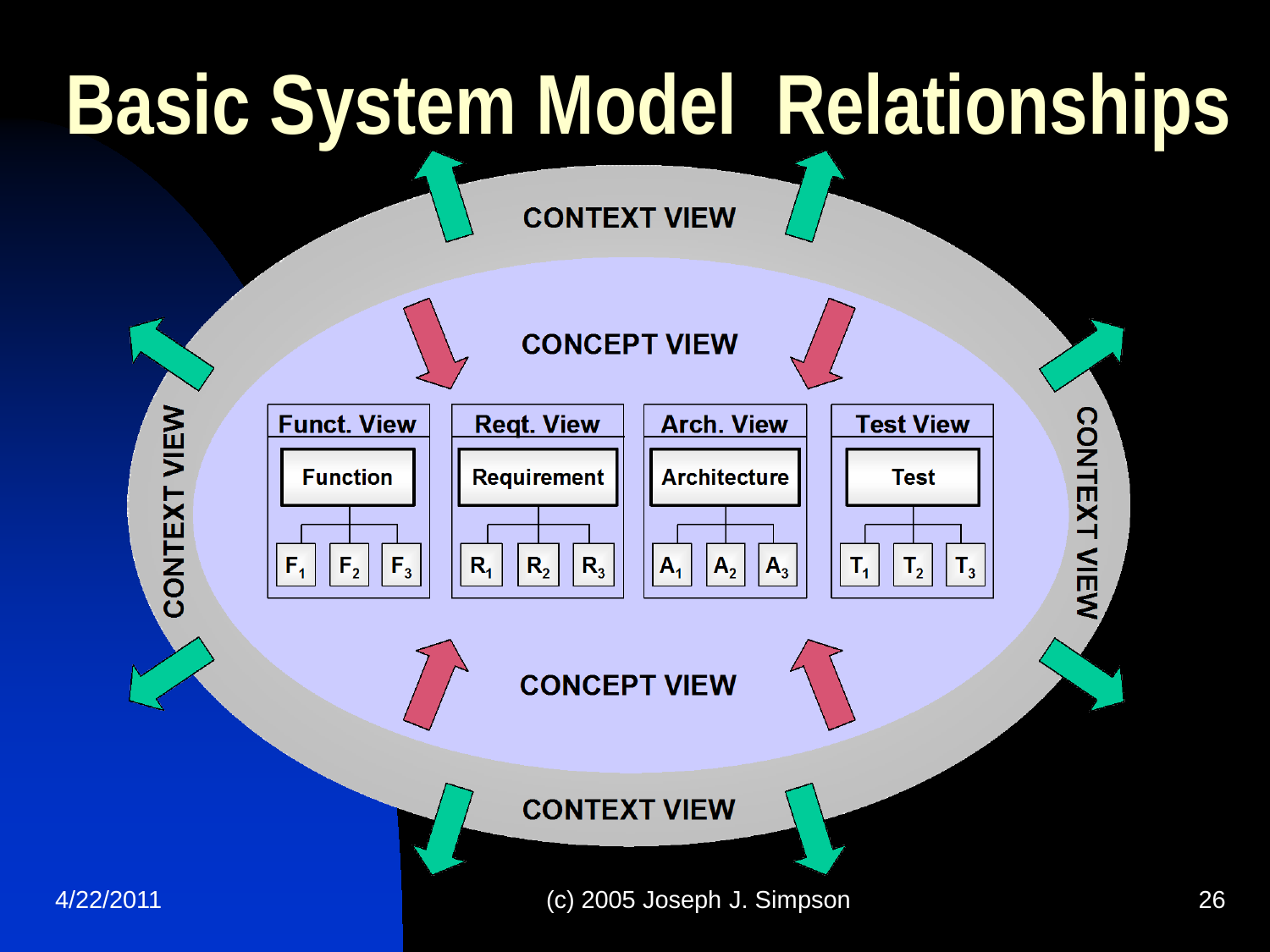#### **Logical Model Development**

- Logical data models were developed for the following entities:
	- ◆ System
	- ◆ Context
	- ◆ Concept
	- ◆ Function
	- ◆ Requirement
	- ◆ Architecture
	- ◆ Test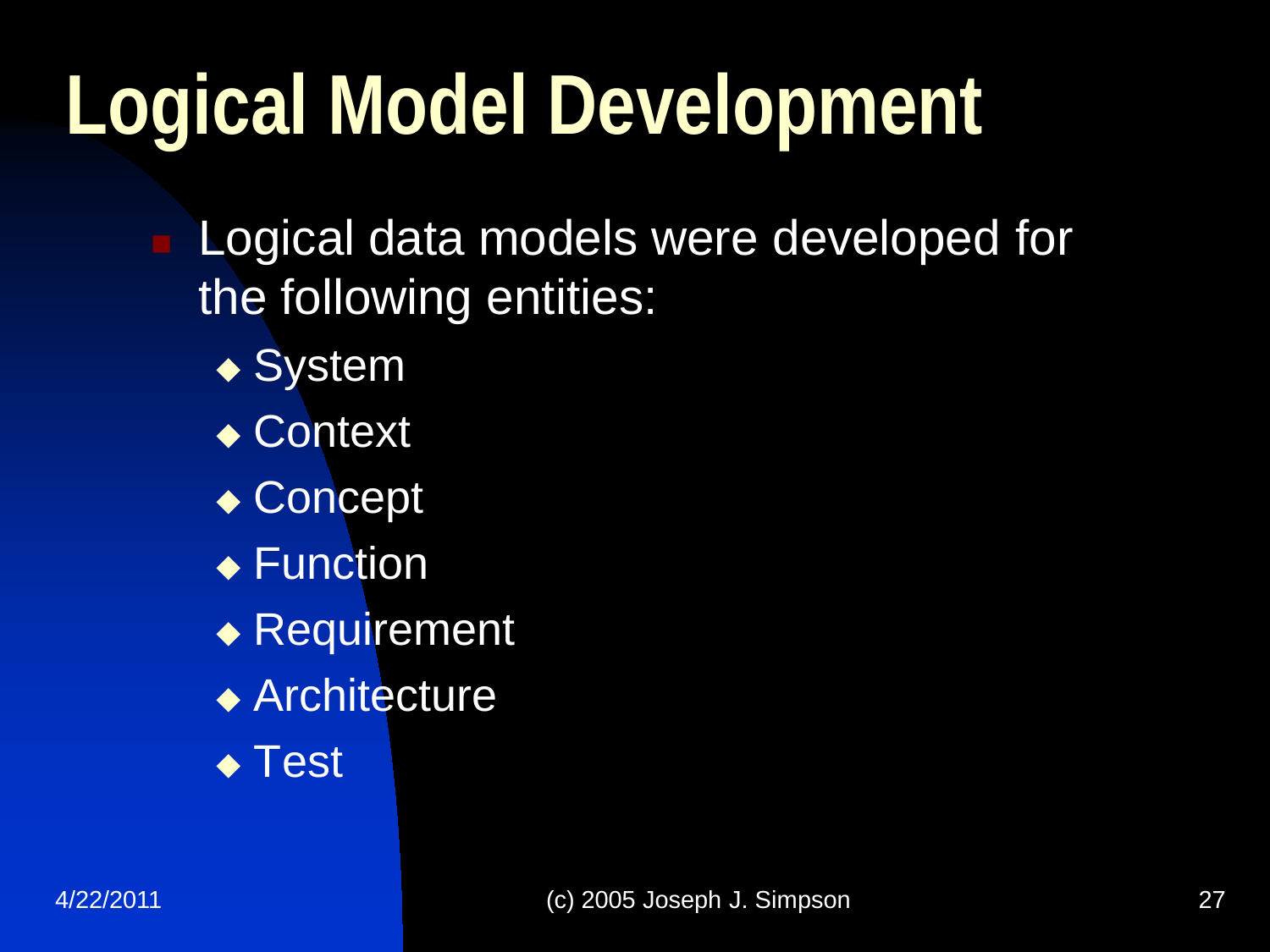### **Logical Model Development (con't)**

 Logical data models were developed for the following entities:

- ◆ Decision
- $\blacktriangleright$  Type
- ◆ Document
- ◆ Model
- Database model
- $\overline{\bullet}$  Fr\_link
- $\bullet$  Fa\_link
- ◆ At\_link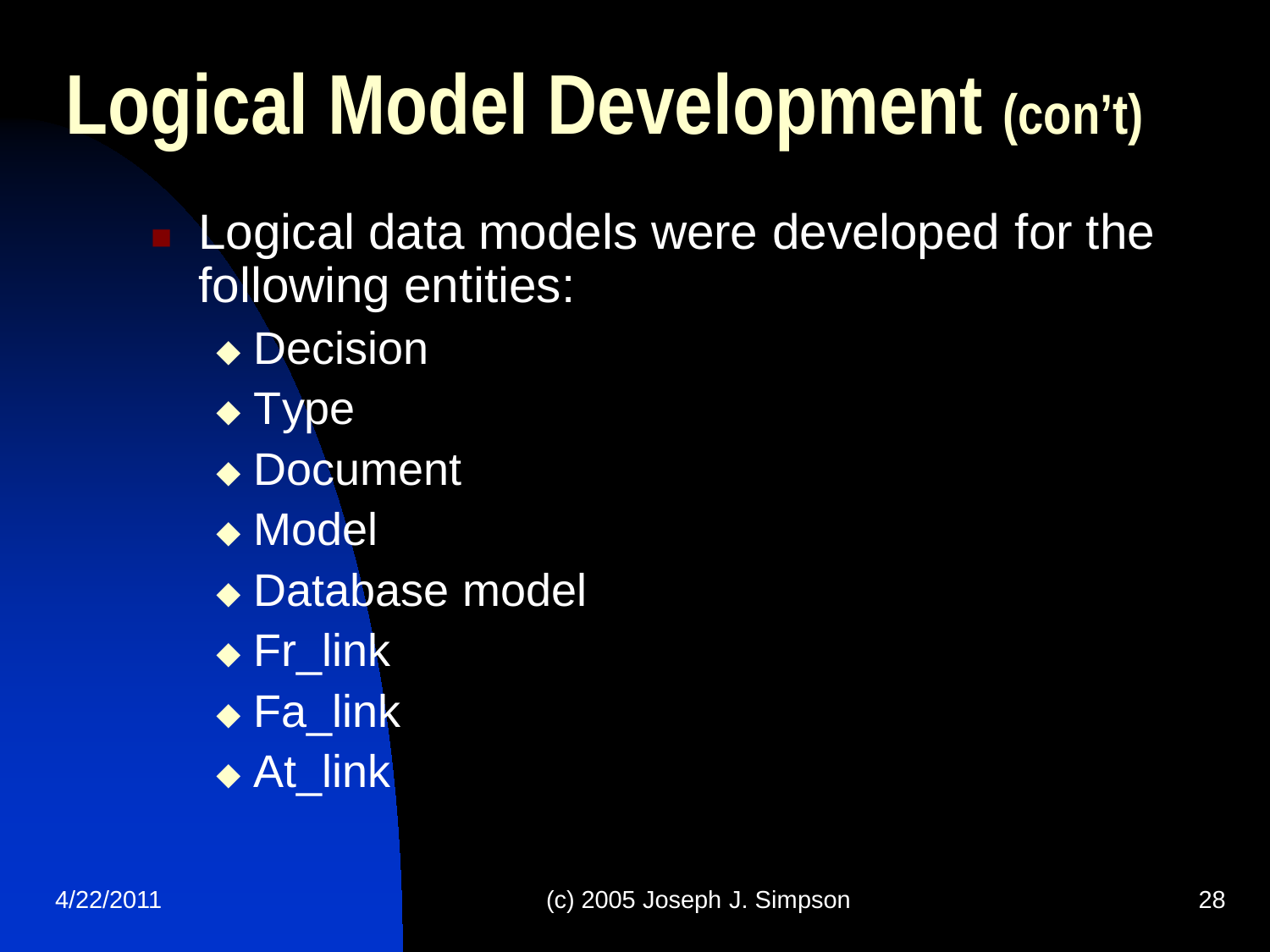#### **System ER Model**

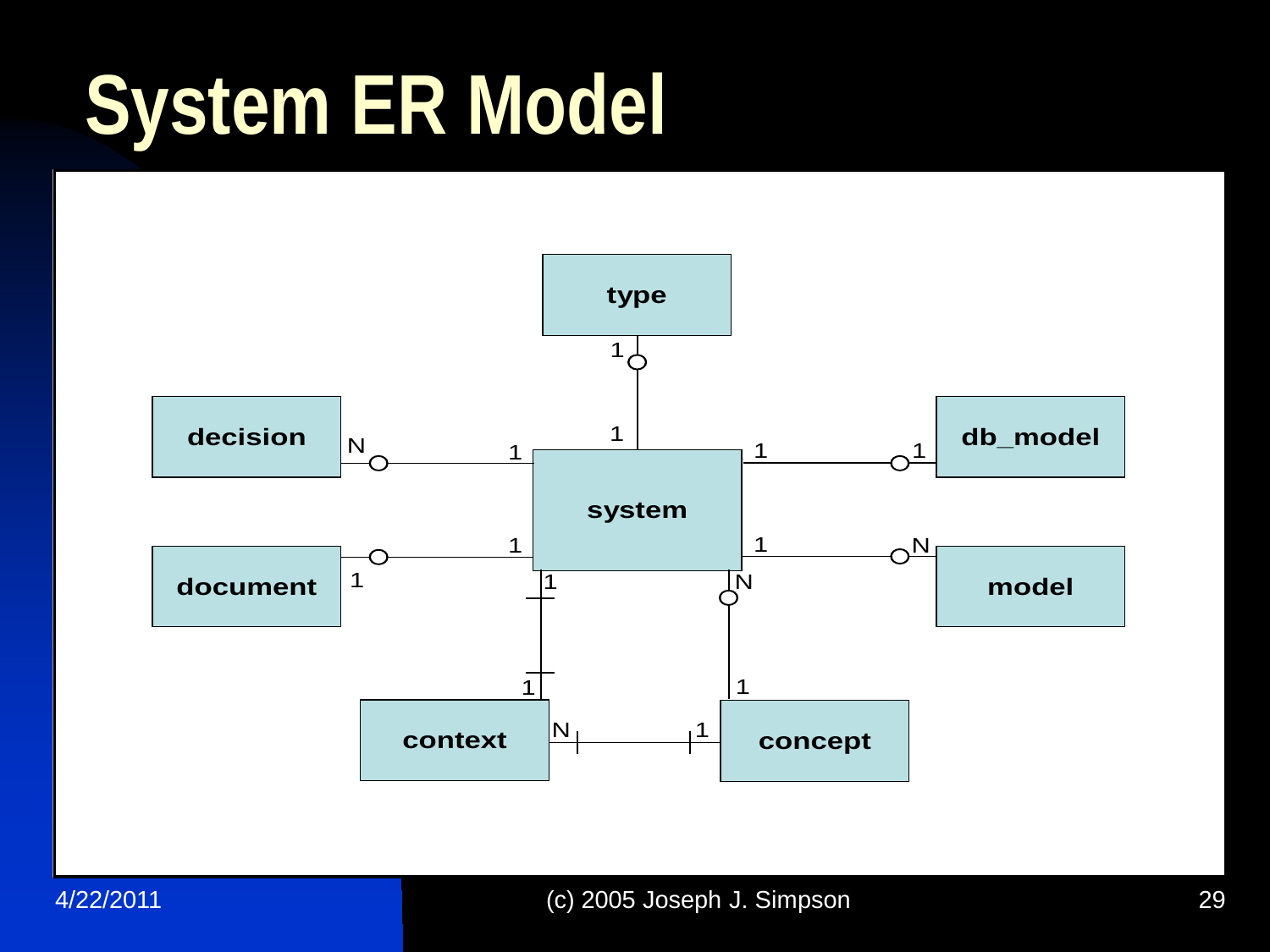#### **Context ER Model**



4/22/2011 (c) 2005 Joseph J. Simpson 30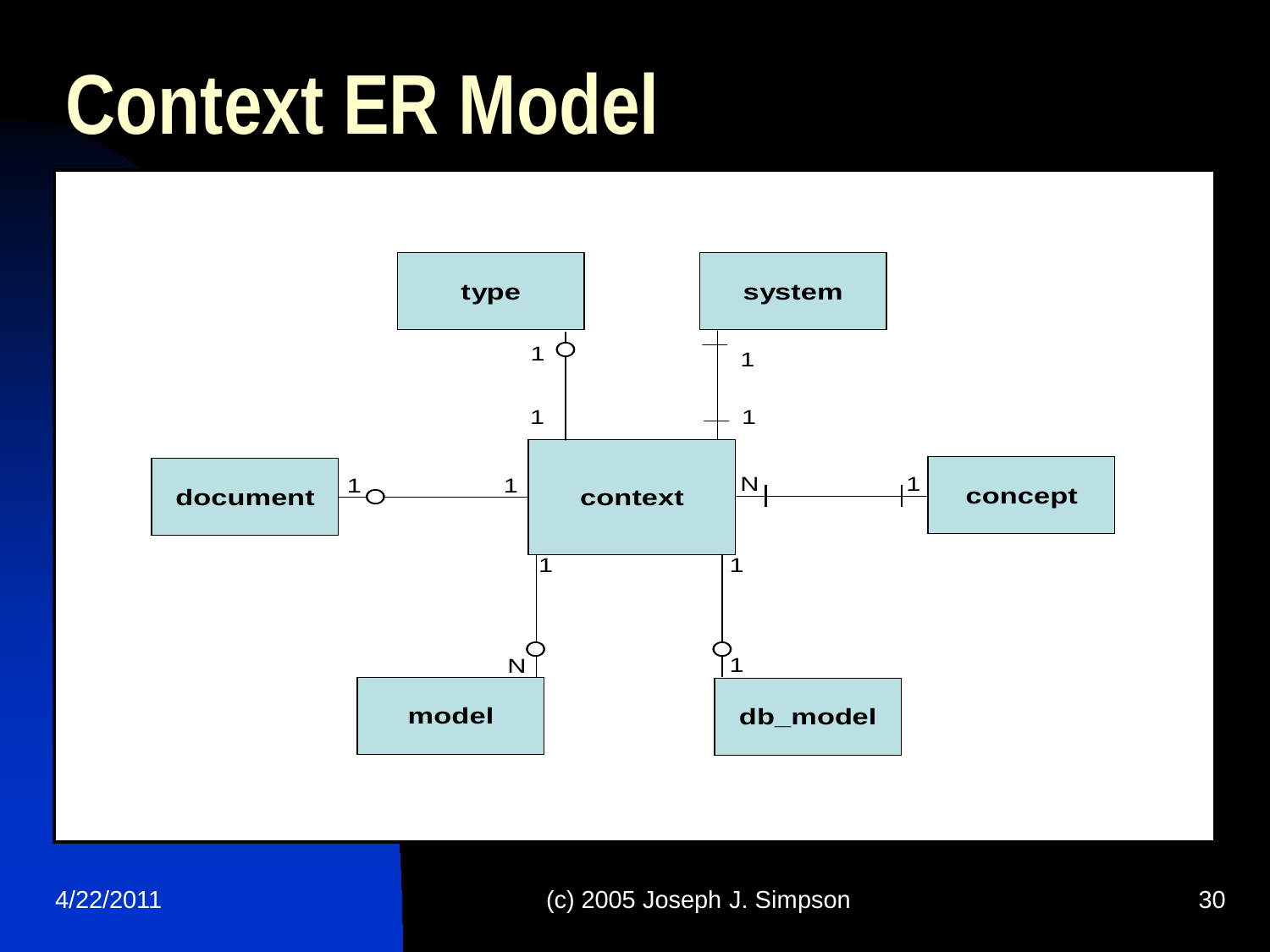#### **Concept ER Model**

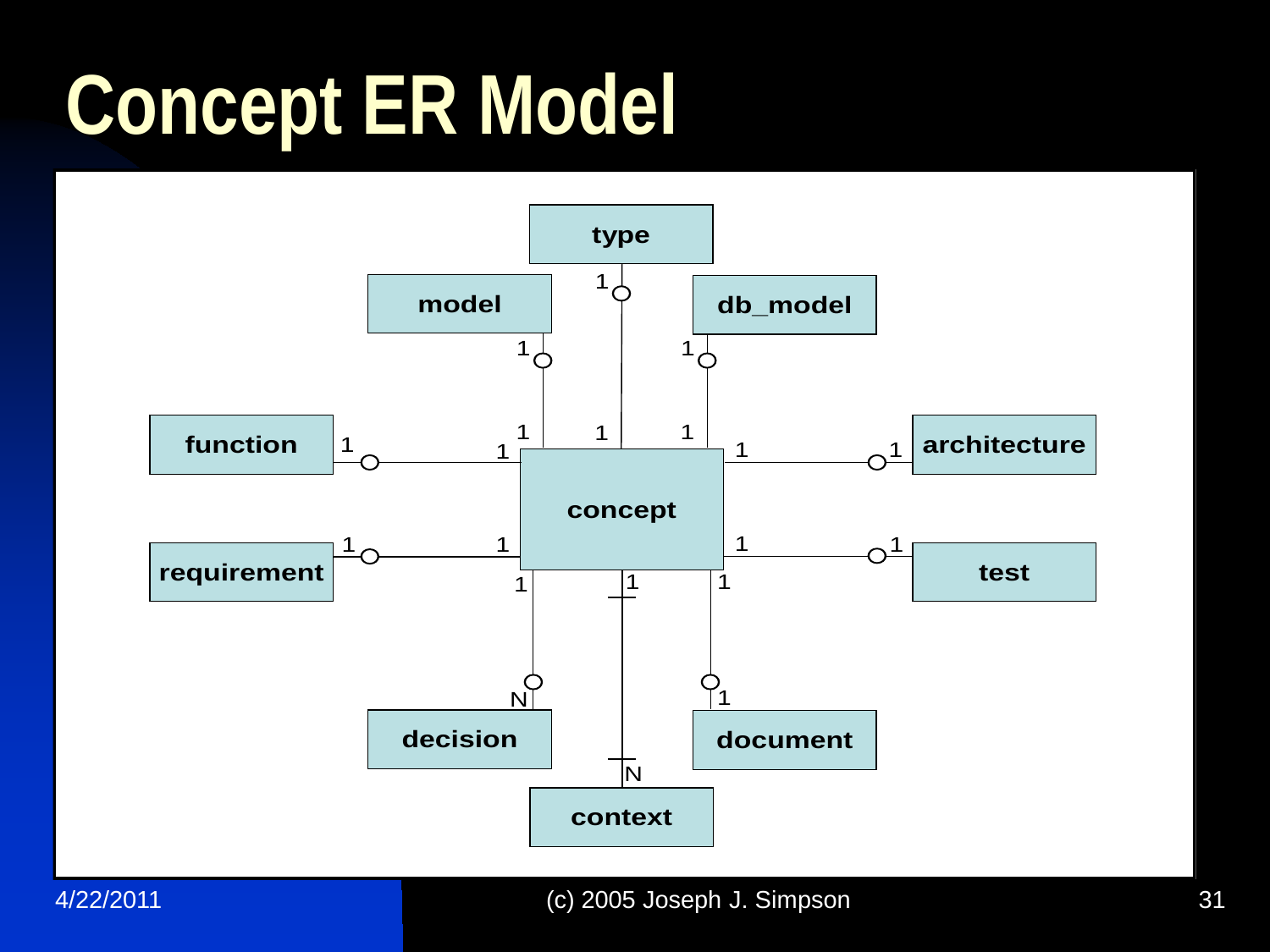#### **Function ER Model**





4/22/2011 (c) 2005 Joseph J. Simpson 32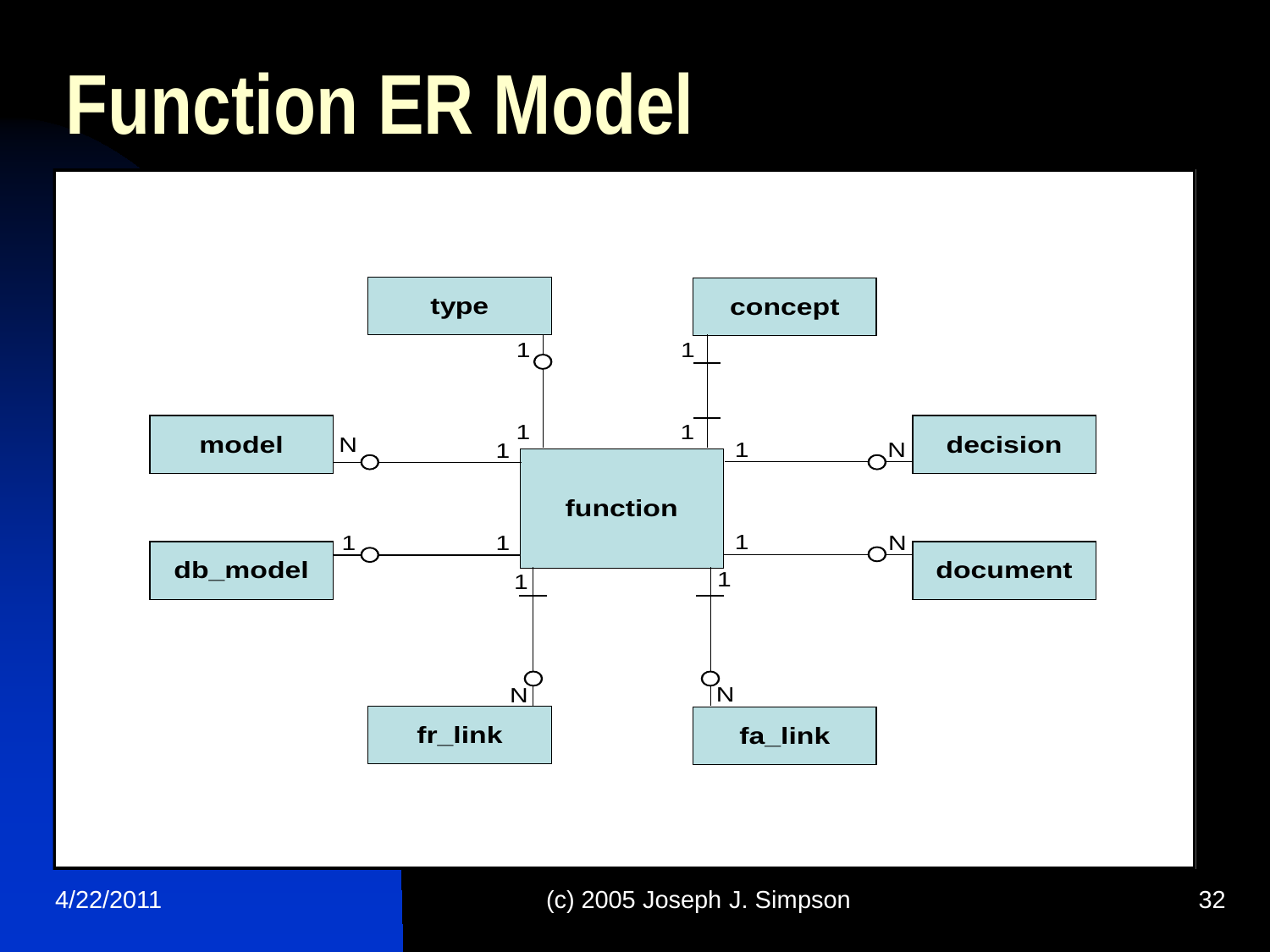#### **Requirements ER Model**

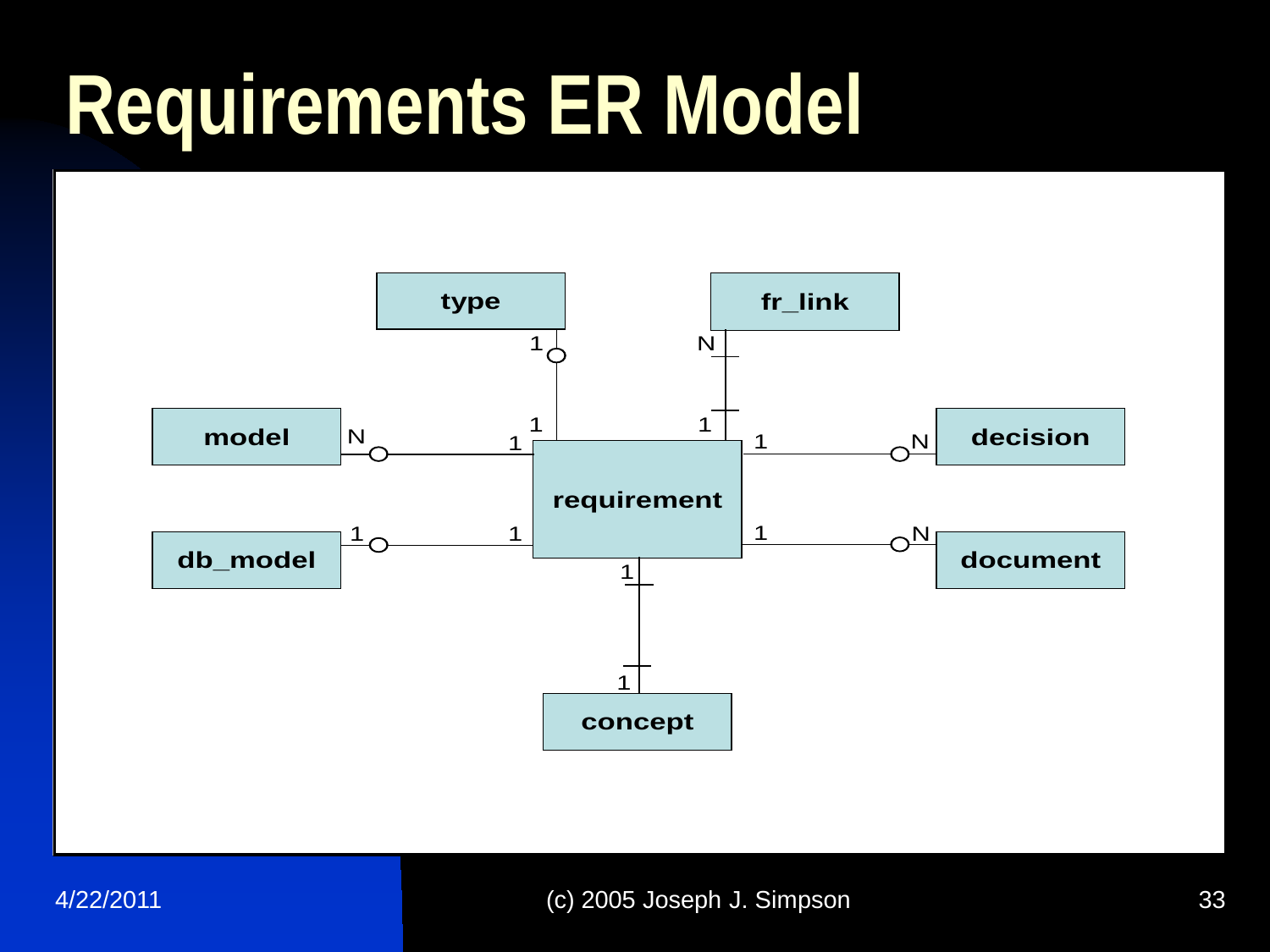#### **Architecture ER Model**

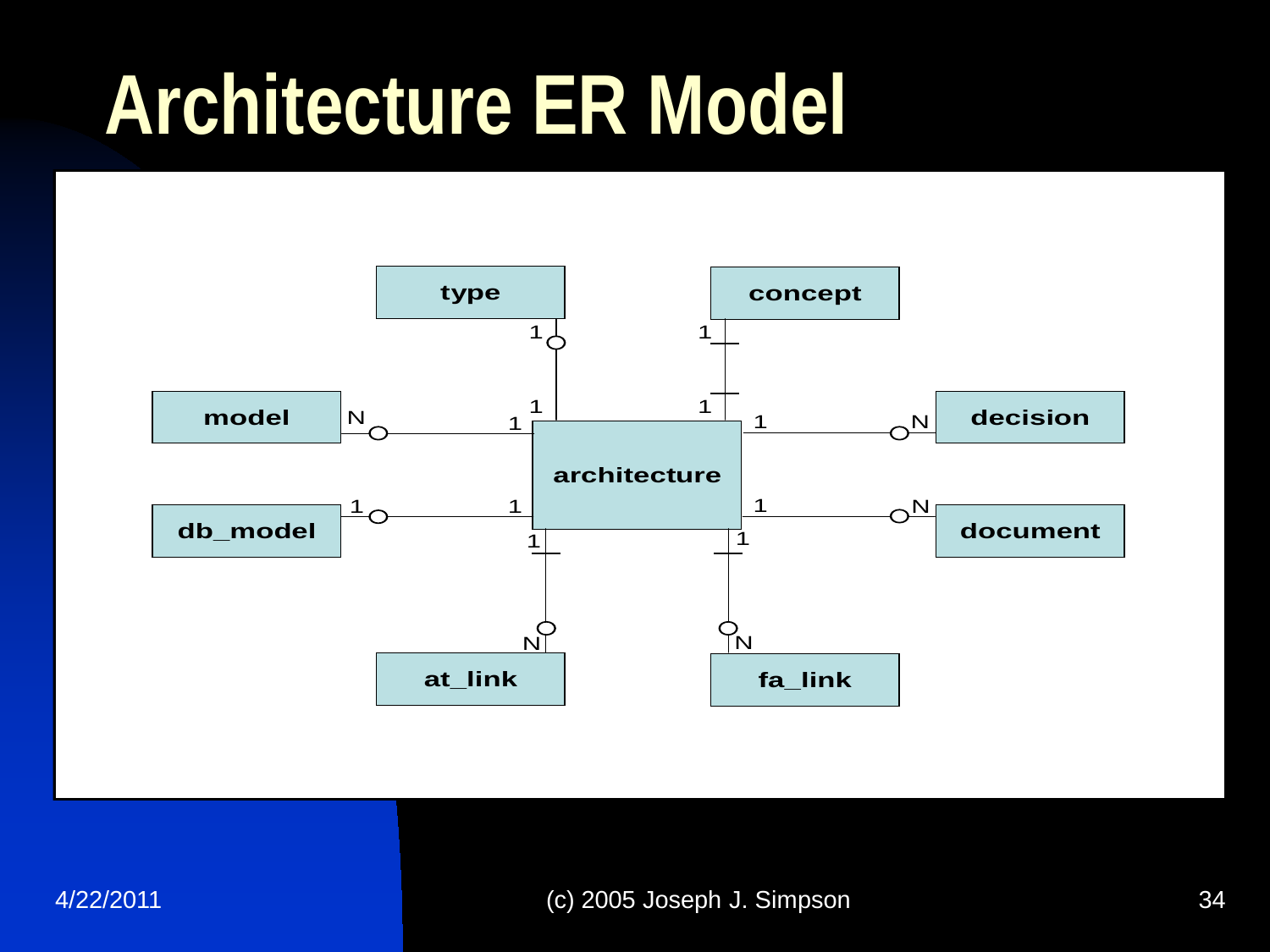#### **Test ER Model**

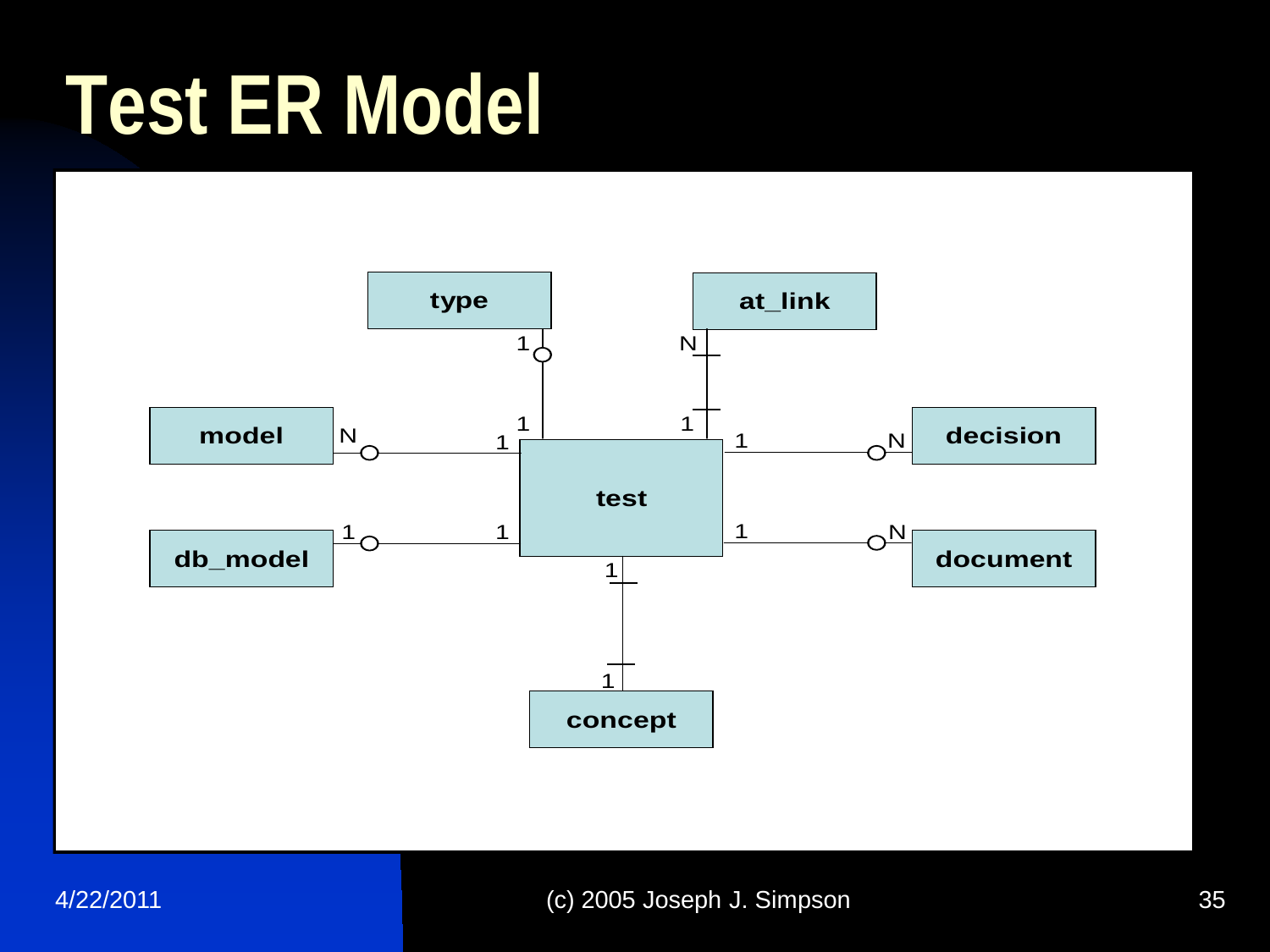#### **Summary**

- Flexible conceptual data model
- Can be applied and adapted to any type of system project
- **Provides a connection to standard** networked information system applications.
- **Provides basis of automation of SE** tasks and activities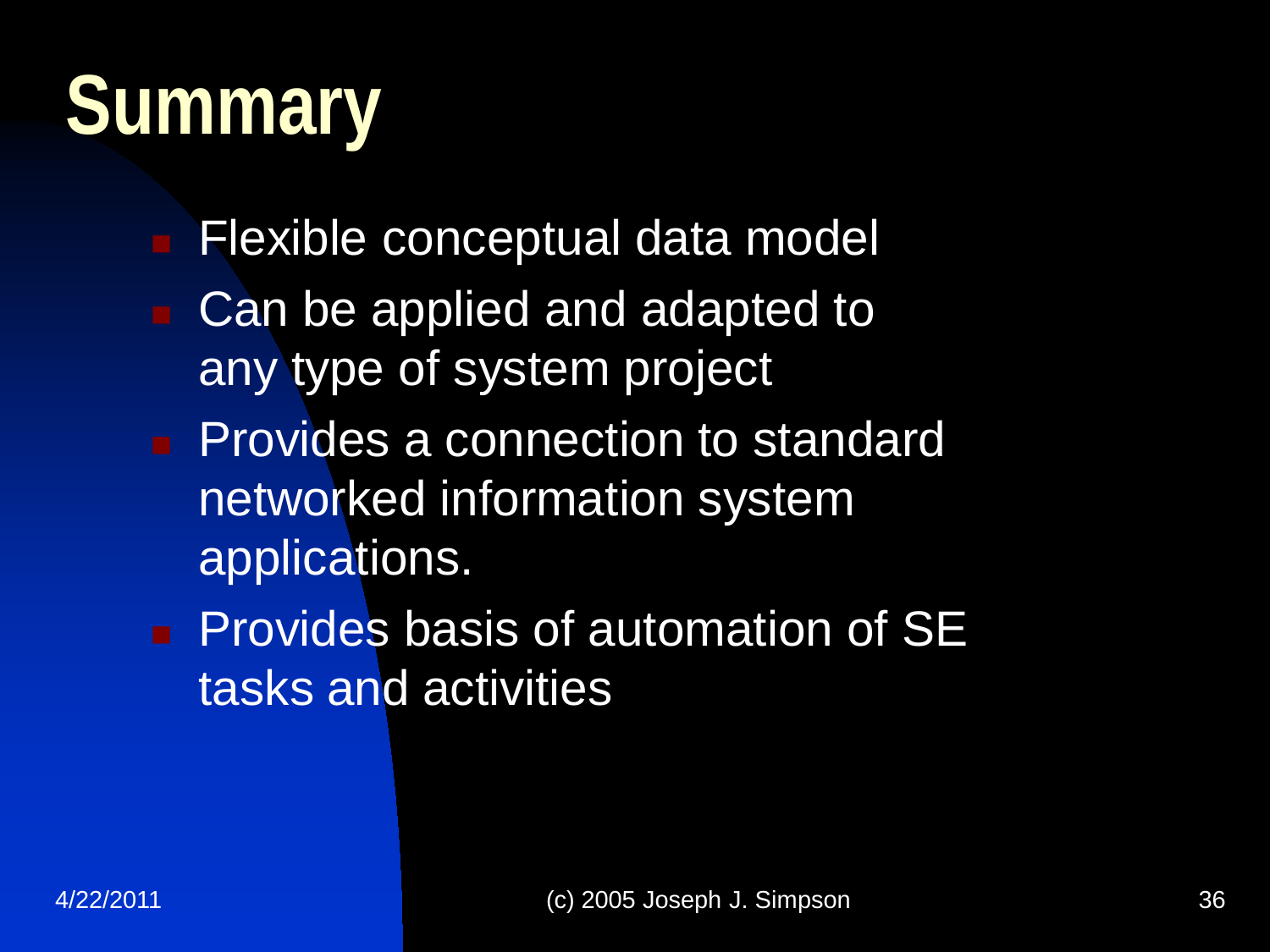#### **Next Steps**

- Select components for the application server tier and client tier
- **Design an incremental, spiral approach** to the development of the application logic and data connection to the application server tier
- **Incrementally develop and test** application components.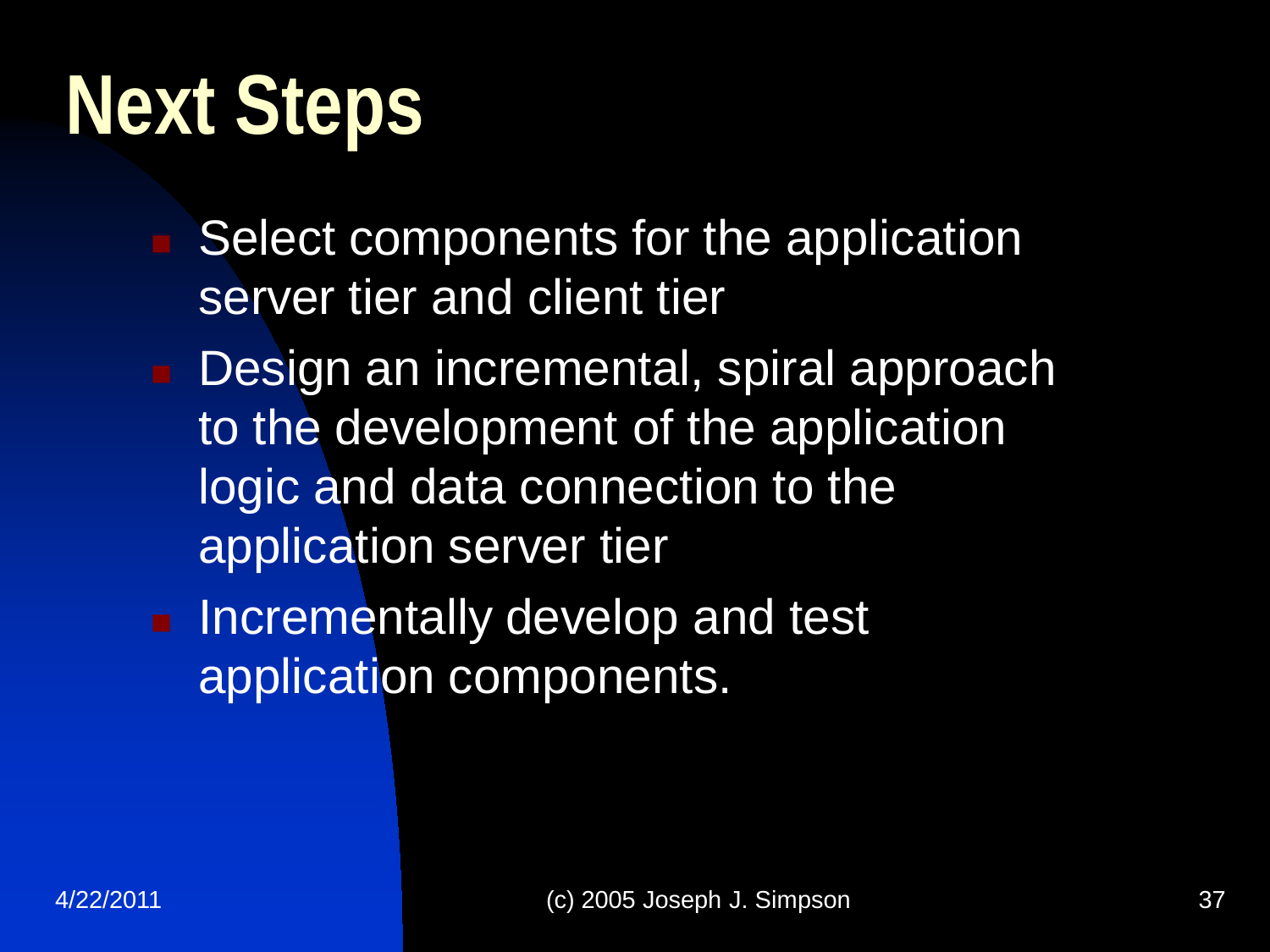#### **Conclusions**

- Standards-based SE tools, utilizing standard computer languages, reduce the risk of unsupported, unusable systems information data stores.
- **The systems engineering information** models developed in this work provide a foundation for a wide range of standards-based SE tools and data stores.